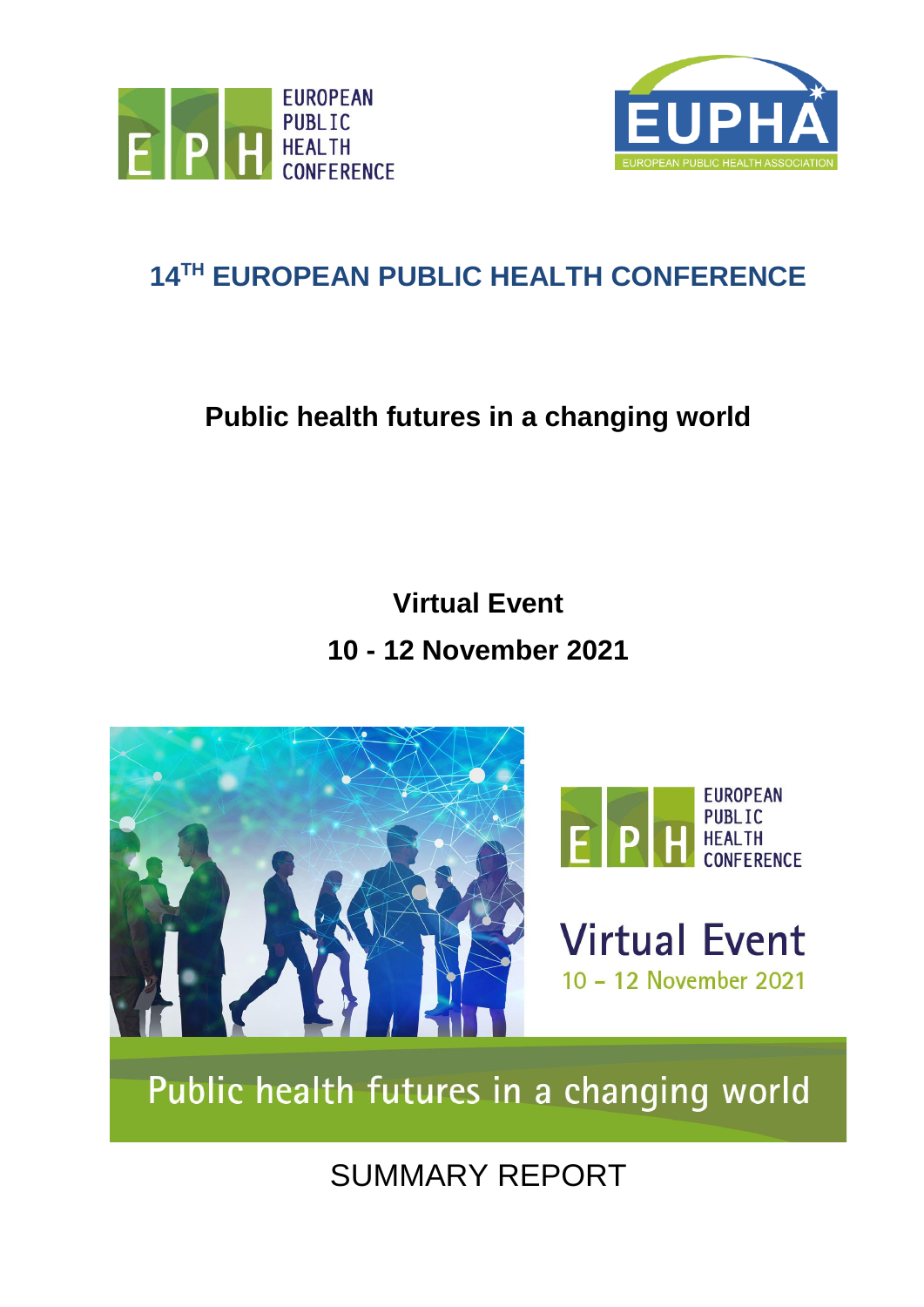

Authors: Dineke Zeegers Paget, Floris Barnhoorn, Robert Klarecki, EUPHA

© EUPHA, January 2022

The 14th European Public Health Conference, Virtual Event, is a collaboration of the European Association of Public Health (EUPHA) and the European Public Health Conference Foundation.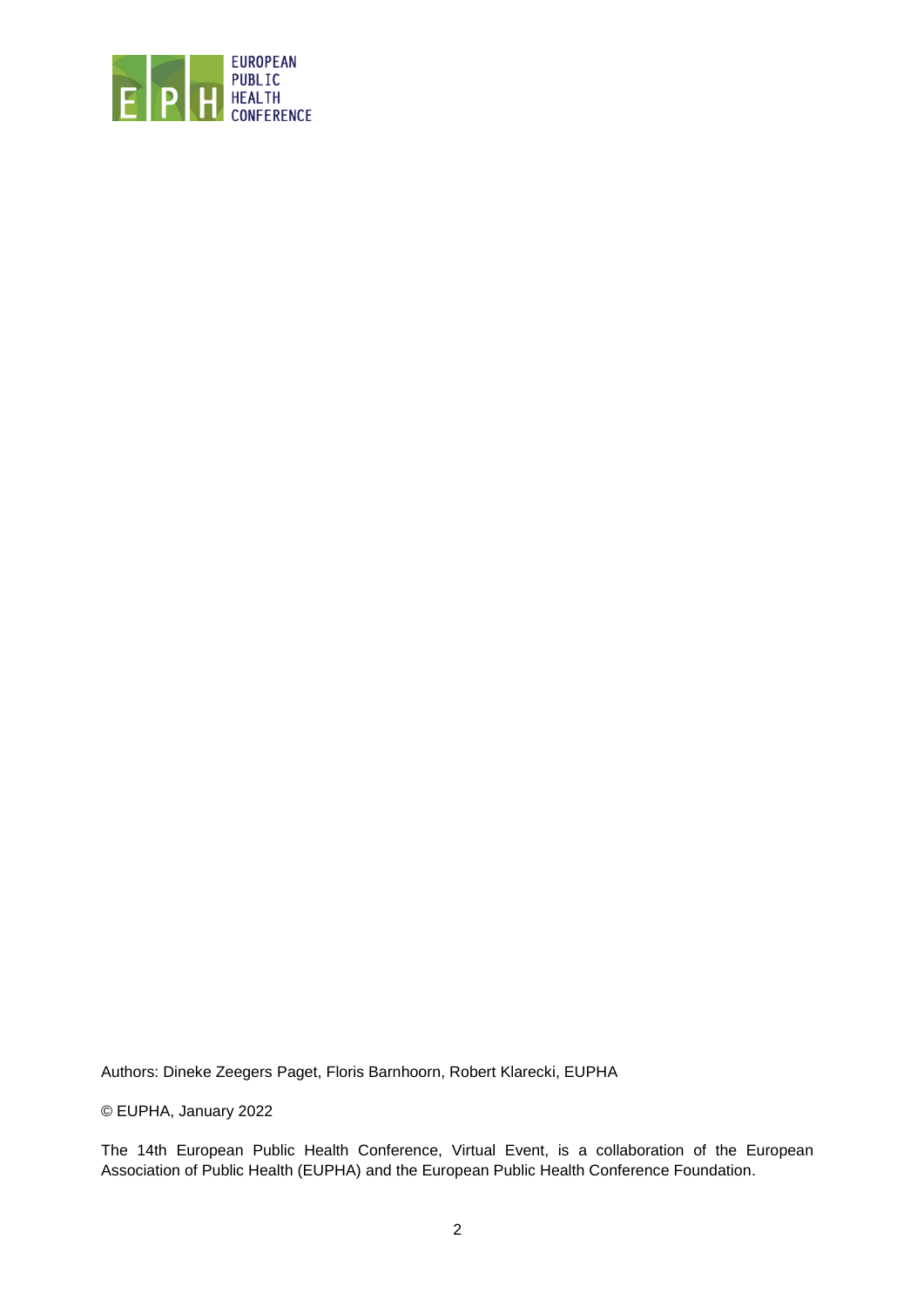

## <span id="page-2-0"></span>**TABLE OF CONTENTS**

| <b>INTRODUCTION</b> |  |
|---------------------|--|
|                     |  |
|                     |  |
|                     |  |
|                     |  |
|                     |  |
|                     |  |
|                     |  |
|                     |  |
|                     |  |
|                     |  |
|                     |  |
| 2 <sub>1</sub>      |  |
|                     |  |
|                     |  |
|                     |  |
| 3.                  |  |
|                     |  |
|                     |  |
|                     |  |
|                     |  |
| 41                  |  |
|                     |  |
|                     |  |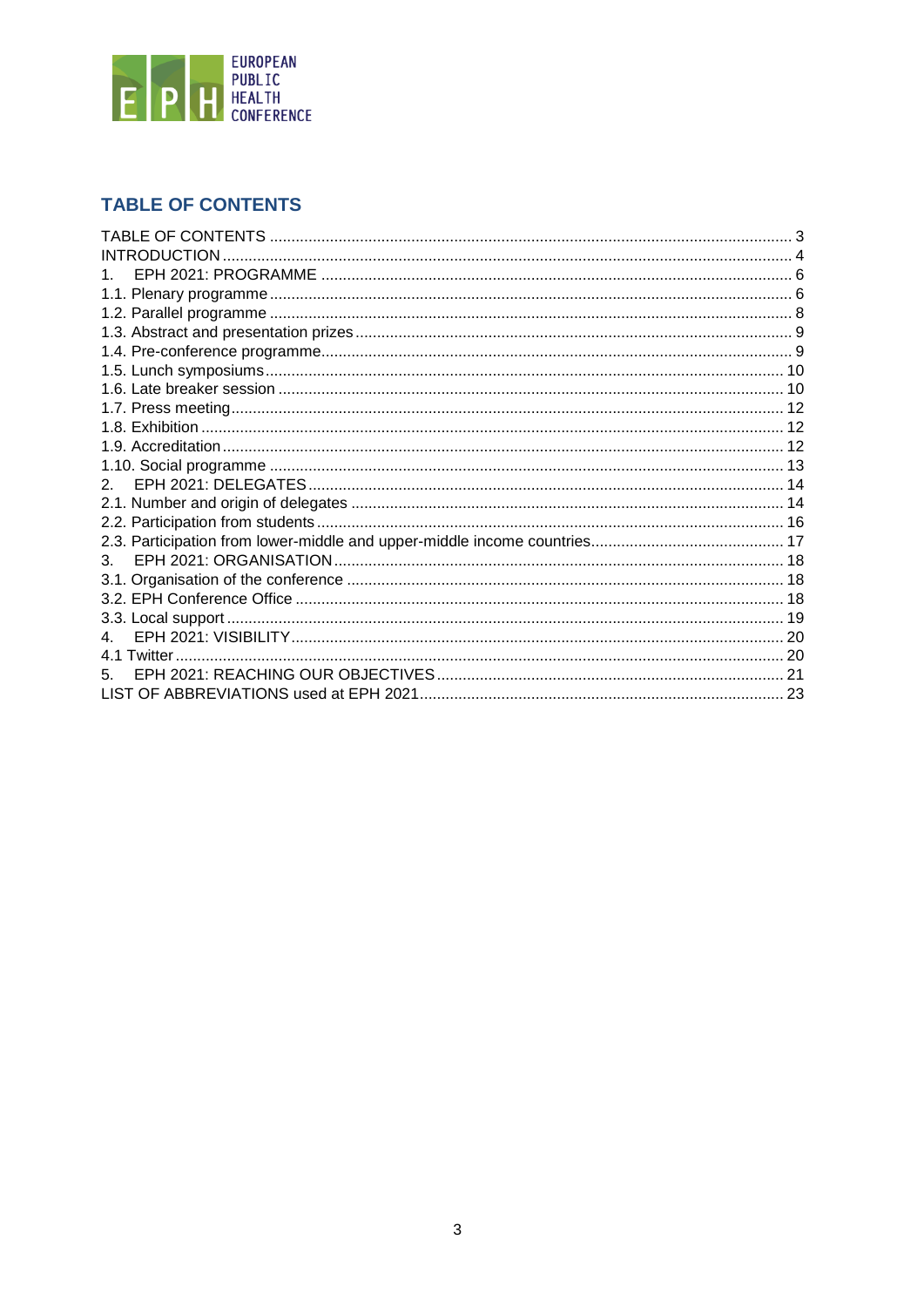

## <span id="page-3-0"></span>**INTRODUCTION**

The 14th European Public Health Conference was unlike any previous versions, as – due to the COVID-19 pandemic – it had to be a fully virtual conference. The conference was originally scheduled to be held for four days in Dublin, Ireland. Because of the pandemic and the restrictions to travel and meeting events, the programme was adapted to a virtual event of three days, without reducing the number of sessions. The EPH 2021 Virtual Event was held between 10 and 12 November 2021 and was attended by 2,048 delegates from over 83 countries. The conference offered them the opportunity to share their work with colleagues and learn about the state of European health from the perspective of research, policy, education and practices. The conference included 7 plenary sessions, 11 pre-conferences, 125 workshops, 53 oral sessions and 23 poster sessions.

During the three conference days, delegates had the opportunity to share findings from research and experiences with innovation in all fields of public health and health services.

The theme of the EPH 2021 Virtual Event was **Public health futures in a changing world**.

Public health has changed a lot in the last thirty years. Whole subdisciplines, for example health informatics and public health genomics, have grown up in that time. Has the core practice of public health changed? If so, we need to lead and shape the changes. We need to identify futures for our discipline and figure out how to get there. If we don't, others will, and that is not necessarily for the benefit of our practice, our practitioners, or the public. We need to articulate more forcibly who we are, why we are, and why we are relevant?

The world of public health changes, but many key pieces remain the same. A key part is to hold to that which we value, and to build on that, and extend out from that, to meet new and pressing needs. A focus on where we are, and where we want to go might be helpful for clarification. The relevant word is 'futures', and not 'future'. We expect an even more diverse public health, with the public health workforce delivering in new and more traditional arenas.

The 14th EPH Conference included the following sub-themes:

#### **Public health practice, training and workforces for the future.**

What is it that distinguishes us? What is that we do well, that others do not? Future public health, as at present, will have people doing many roles, communication, policy design and evaluation, service planning, monitoring, and delivery, health data, health protection, environmental health, evidence analysis, and more. In all of these areas we work with people from different backgrounds. What value do we bring? Who are we? What skills do we need for now and for the future?

#### **Communications and public health.**

Communications have always been a key part of public health, especially when we felt it advisable for people to change what they do. Communications about the benefits and safety of vaccines date back to the first organised opposition to Jenner's vaccination in 1805. Communication of key public health messages led to the building of systems to bring clean water and remove sewage form our cities in the 19th century. Florence Nightingale largely revolutionised both nursing and public health by targeted communications, and a keen awareness of the value of her personal brand. Public health needs to look back at some of the tools used by our founders, and bring these to a new media market, led by social media, but still reliant on high quality journalism.

#### **Digital health – person centred?**

Digital health has promised health system transformation, and universally failed to deliver. They are many reasons for this, but one key issue is that the data are usually organisation centred, and not person centred. A range of challenges, including the interests of many current vendors, have inhibited this. A combination of the smarter use of standards and GDPR rules has the potential to change all of this. Is public health going to be at this table?

#### **Learning from the pandemic and getting ready for the next one.**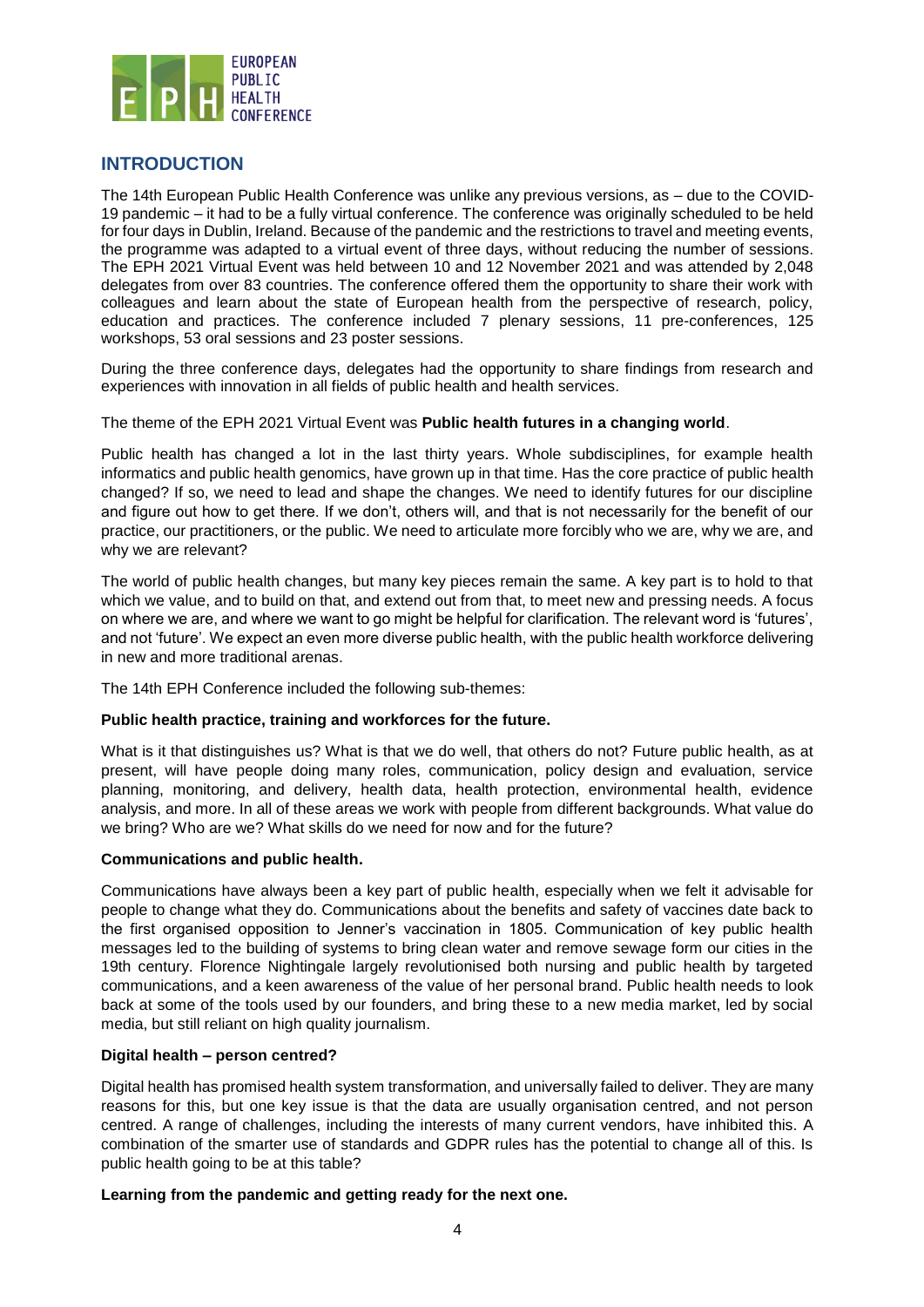

Across Europe the public health response to the COVID-19 pandemic has been largely unsuccessful. This is despite an enormous amount of very hard work in public health units all across Europe. This reflects a weakness within the profession, which has been manifested in the curious phenomenon of dual strands of public health advice, official and unofficial, in several European countries. Politicians were placed in an impossible position by this. Governments of a wide range of levels of competency, and covering much of the political spectrum, all failed to respond effectively to the pandemic, as witnessed by the second wave of infection in most of Europe. What can we learn from what went well, and from our failures?

#### **Climate change and public health – a dual role.**

COVID-19 is a challenge for public health. Climate change is an existential threat for our civilisation, and possibly our species. Does public health have a part to play in meeting the challenges of climate change, and if so what? Is there a public health of information and lies? Should there be? How do we use the tools and methods of public health to explore futures?

With the help of our partners, presenters, we offered you an exciting programme of workshops, oral and poster presentations. Our exhibitors were there to show you their latest projects, products and services. This was taking place in a virtual setting, giving you the possibility to share information, knowledge and innovative ideas with your colleagues from Europe and across the globe.

The EPH 2021 Virtual Event was organised in collaboration with a vast number of national and international partners.

Researchers, educators, policy makers, community representatives and health managers from Europe and beyond shared new information and insights from their experiences with this issue.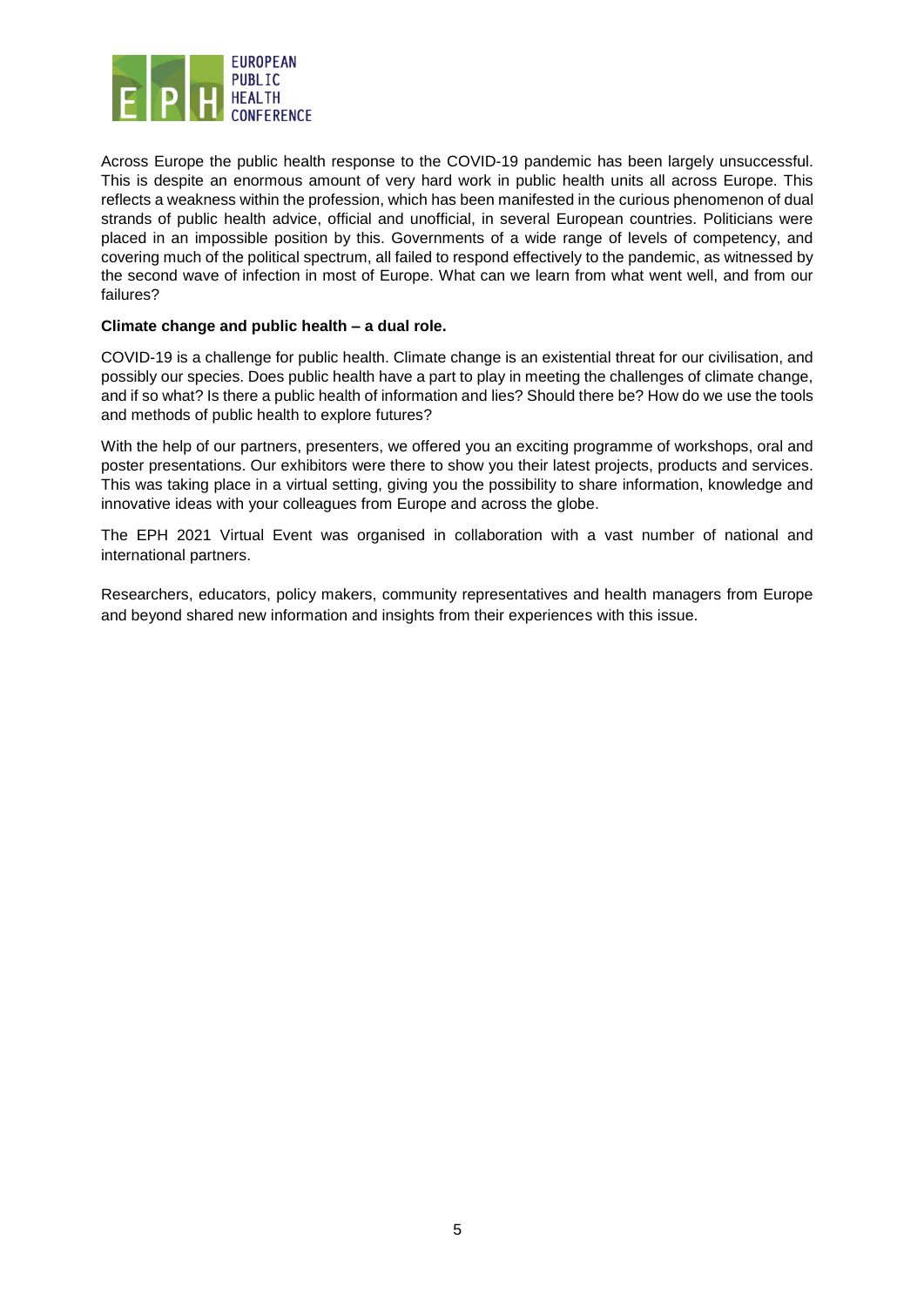

## <span id="page-5-0"></span>**1. EPH 2021: PROGRAMME**

The European Public Health Conference is an annual scientific conference on public health topics organised throughout Europe. The EPH Conference is initiated by the European Public Health Association - EUPHA. The main purpose of the EPH Conference is to strengthen the capacity of public health professionals, researchers and policymakers by enhancing the exchange of knowledge, policy and best practice across Europe.

#### <span id="page-5-1"></span>**1.1. Plenary programme**

The plenary programme of the EPH 2021 Virtual Event consisted of seven plenary sessions including an opening and a closing session.

#### **Opening Ceremony**

*Wednesday 10 November 2021, 14:00-14:40* Moderators/panellists:

- Anthony Staines, Chair of the 14th EPH Conference 2021
- Regien Biesma-Blanco, Chair of the International Scientific Committee 2021

Speakers:

- Daire Keogh, President of the Dublin City University (DCU), Ireland
- Stella Kyriakides, Commissioner for Health and Food Safety, European Commission
- Stephen Donnelly, Minister of Health, Ireland
- Robin Swann, Minister of Health, Northern Ireland

#### **Plenary 1 - Public health practice, training and workforces for the future - Lessons from the pandemic**

*Wednesday 10 November 2021, 14:50-15:50* Organisers: Observatory, WHO EURO, ASPHER Moderator:

• Suszy Lessof, European Observatory on Health Systems and Policies

Speakers/panellists:

- Natasha Azzopardi Muscat, Director Country Health Policies & Systems, WHO Regional Office for Europe
- Bernd Rechel, European Observatory on Health Systems and Policies
- John Middleton, President, Association of Schools of Public Health in the European Region (ASPHER)
- Tara Chen, Young Professional
- Ines Siepmann, Young Professional
- Rok Hrzic, Young Professional
- Tobias Weitzel, Young Professional

#### **Plenary 2 – Communication and public health**

*Thursday 11 November 2021, 10:10-11:10* Organisers: EUPHA, EUPHA-PHMR Moderators:

- Iveta Nagyova, President European Public Health Association (EUPHA)
- Petronille Bogaert, President EUPHA Public health monitoring and reporting section

Speakers/panellists:

- Tina Purnat, World Health Organization
- José Alcami Pertejo, Institute of Health Carlos III (ISCIII), Spain
- Susan Michie, University College London, United Kingdom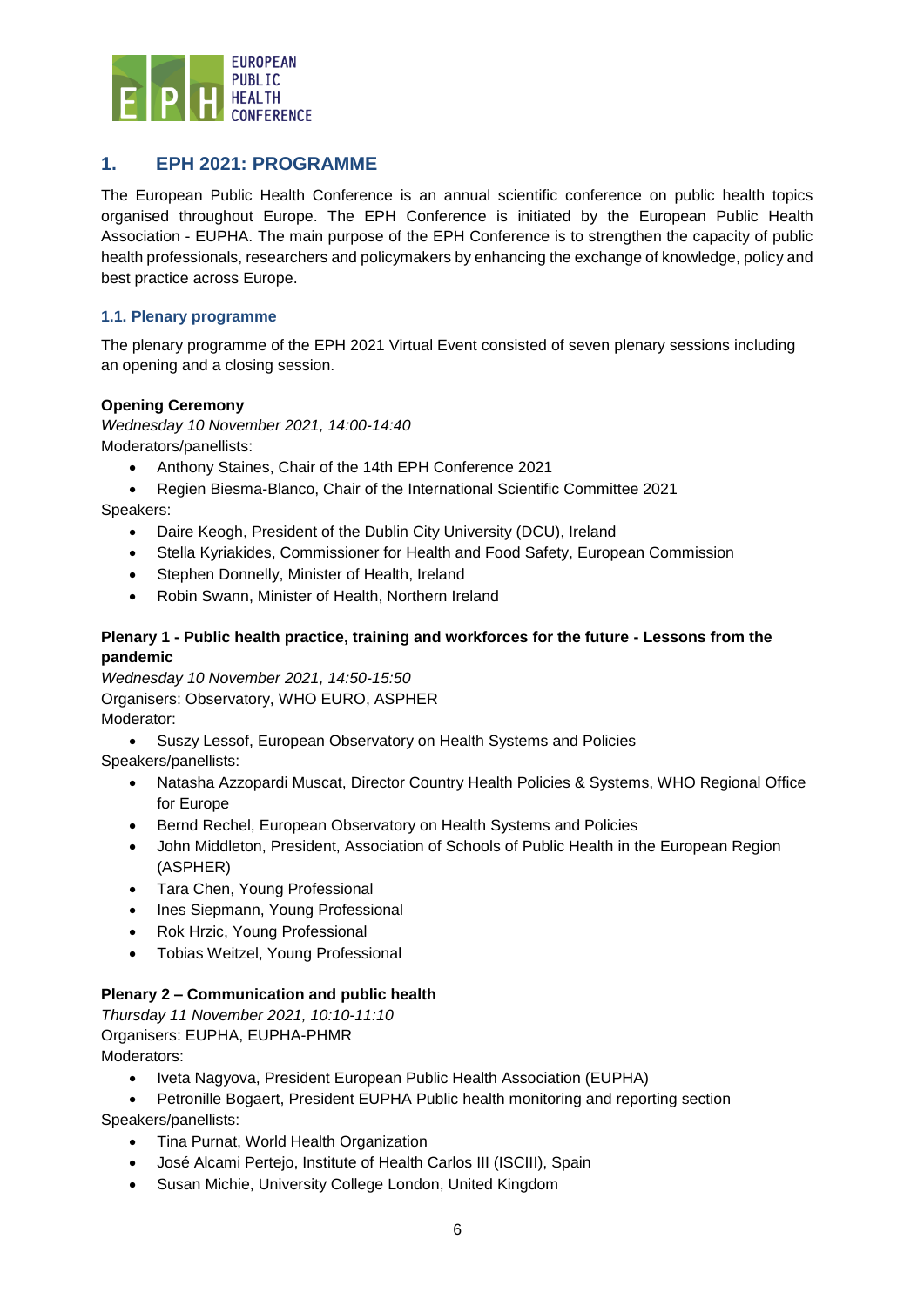

• Jens Degett, Editor-in-Chief of Science Stories, a science media platform

#### **Plenary 3 - Learning from the pandemic and getting ready for the next one**

*Thursday 11 November 2021, 16:20-17:20* Organisers: EC, EUPHA Moderators:

- Isabel de la Mata, European Commission
- Dineke Zeegers Paget, EUPHA

Speakers/panellists:

- Andrea Ammon, Director European Centre for Disease Prevention and Control (ECDC)
- Sandra Gallina, Directorate General for Health and Food Safety (DG SANTE)
- Michael Edelstein, President EUPHA Infectious diseases control section
- Laura de la Torre Perez, Barcelona Institute for Global Health (ISGlobal), Spain
- Kerstin Vesna Petrič, Director General, Directorate of Public Health, Slovenia

#### **Plenary 4 – Capturing the breadth and depth of the digital health era – beyond the COVID-19 pandemic**

*Friday 12 November 2021, 10:10-11:10* Organisers: WHO EURO, EUPHA-DH Facilitators:

- Clayton Hamilton, Regional Adviser, Digital Health Flagship, WHO Regional Office for Europe
- Stefan Buttigieg, Vice-president, EUPHA Digital health section and Co-founder, Digital Health Malta

Chairs:

- Natasha Azzopardi Muscat, WHO Regional Office for Europe
- Anna Odone, President EUPHA Digital health section

Speakers/Panellists:

- Ioannis Dimitrakopoulos, Scientific advisor European Union Agency for Fundamental Rights
- Iveta Nagyova, President European Public Health Association (EUPHA)
- Naomi Lee, Senior Executive Editor The Lancet
- Ran Balicer, Chief Innovation Officer, Clalit Health Services, Israel

#### **Plenary 5 - Climate change, justice and public health**

*Friday 12 November 2021, 16:20-17:20*

Organiser: EuroHealthNet

Moderator: Caroline Costongs, Director EuroHealthNet

Speakers/Panellists:

- Maria Neira, Director, Environment, Climate Change and Health, WHO
- Hans Bruyninckx, Executive Director European Environment Agency
- Monica Scatasta, Director, Council of Europe Development Bank
- Patrick ten Brink, Deputy Secretary General and Director EU Policy, European Environmental Bureau

#### **Closing Ceremony of the 14th European Public Health Conference**

*Friday 12 November 2021, 17:30-18:10* Moderator

• Anthony Staines, Chair of the 14th EPH Conference 2021

Awards ceremony: Best Poster Prize, Best Abstract Prize, Ferenc Bojan Award Welcome to next year's 15th European Public Health Conference, Berlin, Germany Speakers/Panellists: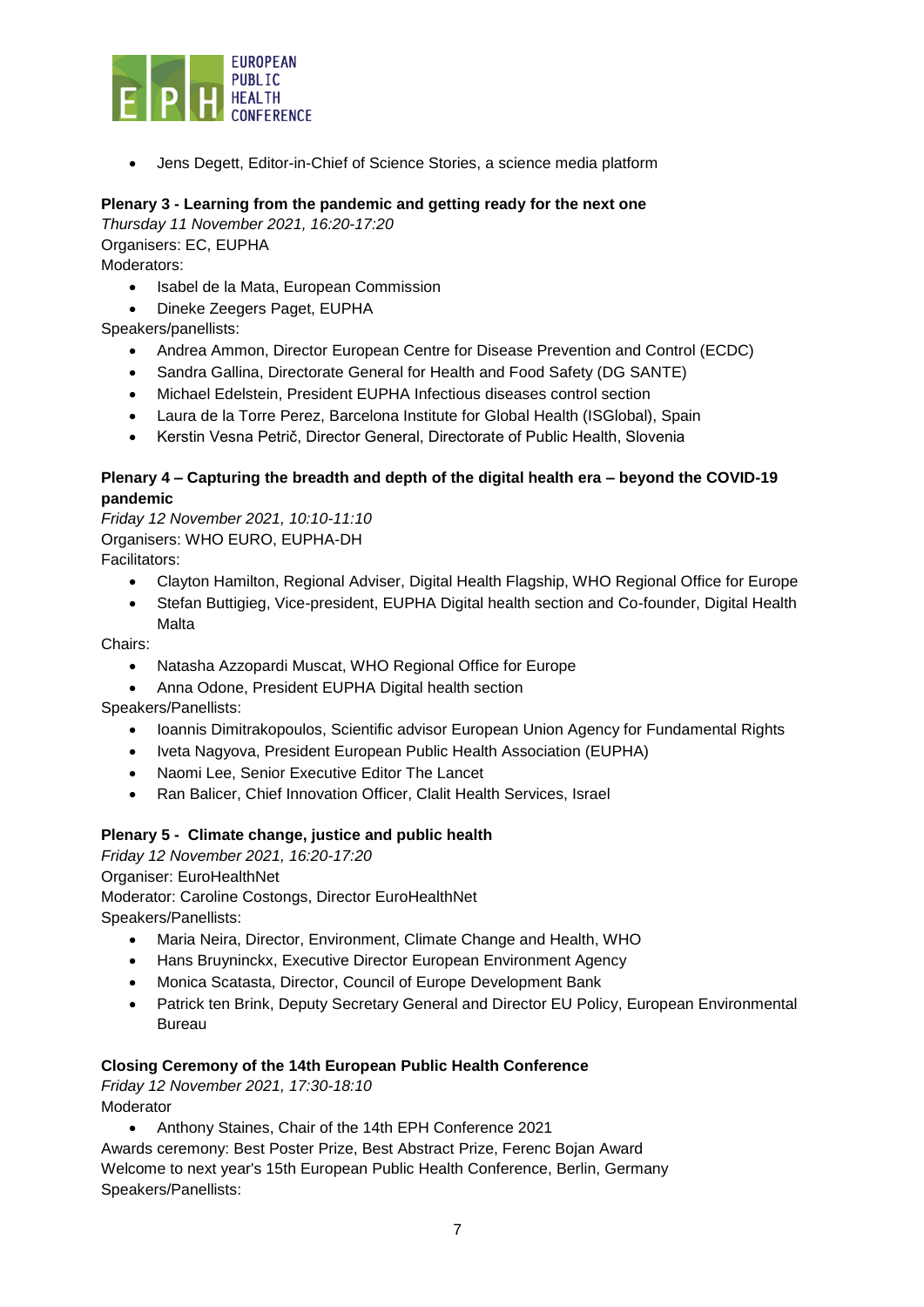

- Cecily Kelleher, Chair of Public Health Medicine and Epidemiology, University College Dublin, Ireland
- Simone George, human rights activist
- Reinhard Busse, Chair of the 15th EPH Conference 2022

#### <span id="page-7-0"></span>**1.2. Parallel programme**

The parallel programme reflected on a wide array of public health issues and ways of solving these issues at global, European, national, regional and local level. The parallel programme offered sessions of 60 minutes only.

The parallel programme of workshops and oral presentation sessions was structured in 16 thematic tracks, making it easier for delegates to follow a specific subject during the conference. The division in tracks was based on priorities in the field of public health and selected topics of the accepted abstracts (see table 1).

#### *Workshops, round tables, skills building seminars*

88 workshops were held, 24 round tables and 12 skills building seminars.

#### *Parallel sessions with oral presentations*

These 60-minutes sessions consisted of 5-minute oral presentations with few minutes of discussion around a common theme. Most sessions were co-chaired by two persons. In total, 446 (out of 477 accepted) oral presentations were held in 53 sessions.

#### *E-poster displays*

In total, 731 (out of 826 accepted) E-posters without presentation were displayed. All E-posters were available for delegates to view at all times during the conference.

| <b>Track</b> | <b>Theme</b>                                | <b>Workshop</b> | R <sub>T</sub> | <b>SBS</b>     | <b>Oral</b>    |
|--------------|---------------------------------------------|-----------------|----------------|----------------|----------------|
| A            | The futures of public health                | 6               | 2              |                | $\overline{2}$ |
| B            | COVID-19 Epidemiology, impact and responses | 7               |                |                | 3              |
| С            | <b>COVID-19 Building Back Fairer</b>        | 3               | $\overline{4}$ |                | 4              |
| D            | Chronic diseases                            | 5               |                |                | 5              |
| E            | Climate change, Environment                 | 6               |                |                | $\overline{4}$ |
| F            | Communication and infodemics                | 6               | 3              |                | 2              |
| G            | Digitalisation in health                    | 5               | 2              | $\overline{2}$ | 2              |
| н            | Health assessment, monitoring               | 7               |                | 2              | 2              |
|              | Health care systems and services            | $\overline{7}$  |                |                | 4              |
| Κ            | Health inequalities / Food and nutrition    | 6               |                |                | 4              |
|              | Health promotion and healthy behavior       | 6               |                |                | 4              |
| М            | Health workforce, training and education    | 3               | 5              |                | 2              |

#### *Table 1: Overview of the 16 thematic tracks and type of session*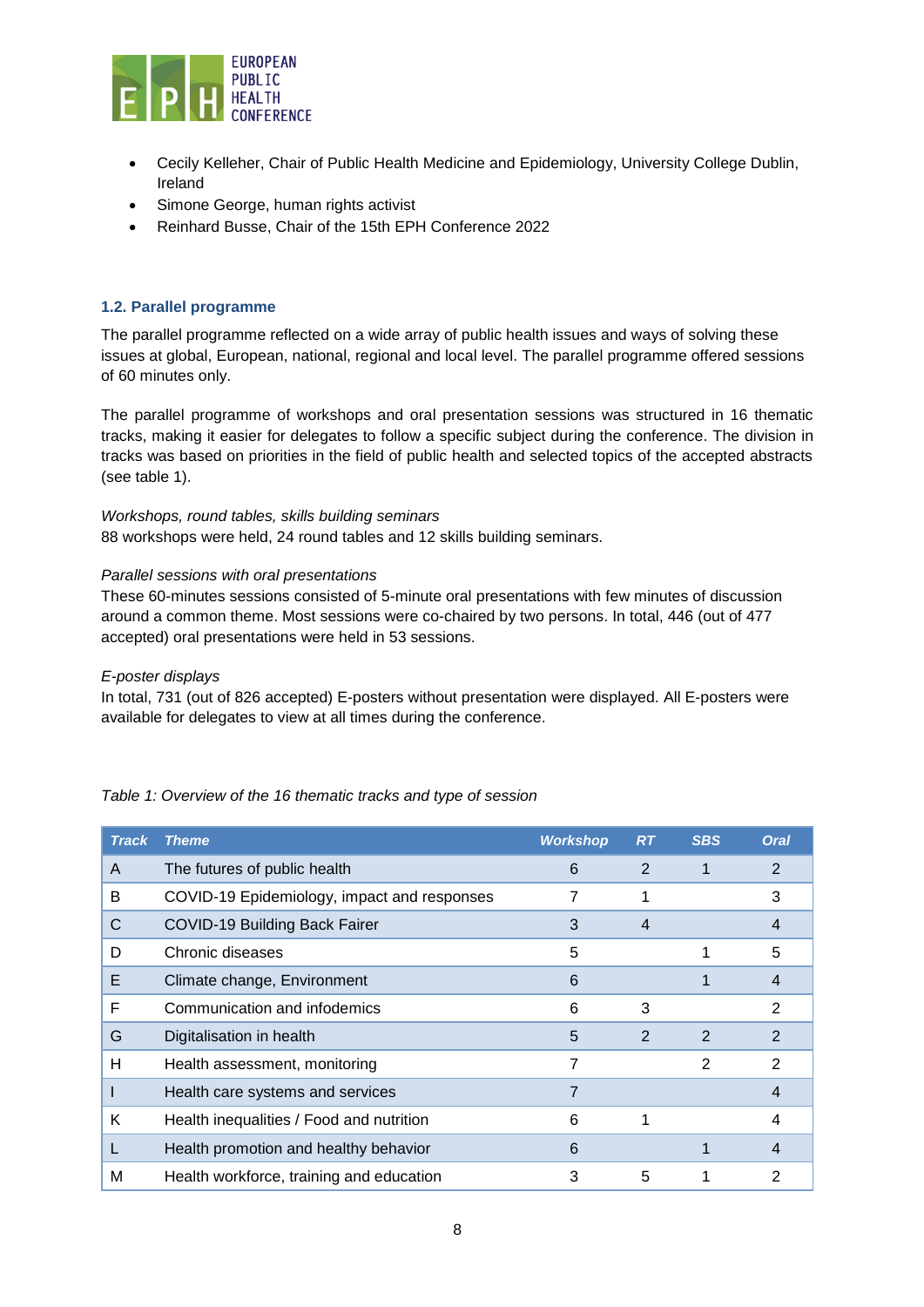

| Public health policy                         |  |  |
|----------------------------------------------|--|--|
| Maternal, child and adolescent public health |  |  |
| Mental health                                |  |  |
| Migration, LGBTI and minorities health       |  |  |

#### <span id="page-8-0"></span>**1.3. Abstract and presentation prizes**

Each year, the conference organisers award abstract prizes in three different categories:

The prize for the highest scoring abstract was awarded to:

**Charlotte Debras**, Sorbonne Paris Nord University, Nutritional Epidemiology Research Team, French network for Nutrition and Cancer, France

Abstract title: **Artificial sweeteners and cancer risk in the prospective NutriNet Santé cohort** (Co) authors:

C Debras<sup>1,2</sup>; E Chazelas<sup>1,2</sup>; B Srour<sup>1,2</sup>; C Julia<sup>1,3</sup>; E Kesse-Guyot<sup>1,2</sup>; V A. Andreeva<sup>1</sup>; P Galan<sup>1,2</sup>; S Hercberg<sup>1,2,3</sup>; M Deschasaux-Tanguy<sup>1,2</sup>; M Touvier<sup>1,2</sup>

<sup>1</sup> Nutritional Epidemiology Research Team, Sorbonne Paris Nord University, Bobigny, France

<sup>2</sup> French network for Nutrition and Cancer, Jouy-en-Josas, France

<sup>3</sup> Public Health Department, Avicenne Hospital, AP-HP, Bobigny, France

The Ferenc Bojan Young Investigator Award, which is awarded to the best presentation by a young public health professional, was awarded to:

**Gabriela Ksinan Jiskrova**, Masaryk University, Brno, Czechia

#### Abstract title: **Stressful life events in pregnancy and sleep problems in childhood: Evidence from the ELSPAC Cohort**

(Co) authors

G Ksinan Jiskrova<sup>1</sup>; I Stepanikova<sup>1,2</sup>

<sup>1</sup> RECETOX, Masaryk University, Brno, Czechia

<sup>2</sup> Department of Sociology, University of Alabama at Birmingham, Birmingham, United States

The prize for the best poster presentation was awarded to:

**Chiara Manetti**, University of Siena, Italy

Abstract title: **Efficacy of nearuv-a to inactive microbial growth**

(Co) authors

G Messina<sup>1,2</sup>; G, V Lucarelli V, C Manetti<sup>1</sup>; D Amodeo<sup>3</sup>; I De Palma<sup>3</sup>; C Petri<sup>3</sup>; N Nante<sup>1,2</sup>; G Cevenini<sup>3</sup> <sup>1</sup> Post Graduate School of Public Health, University of Siena, Siena, Italy

<sup>2</sup> Department of Molecular and Developmental Medicine, University of Siena, Siena, Italy

<sup>3</sup>Department of Biotechnology, Chemistry and Pharmaceutical Sciences, University of Siena, Siena, Italy

#### <span id="page-8-1"></span>**1.4. Pre-conference programme**

The preconference programme (11) was held on Wednesday 10 November 21. Organisers of preconferences included EUPHA, EUPHA sections, ASPHER, Berlin School of Public Health, UNESCO Chair Global Health & Education and International Institute, University of Michigan, Joint Action Health Equity Europe, Institute of Public Health in Ireland, Faculty of Public Health Medicine - Royal College of Physicians of Ireland, Global Society of Migration, Ethnicity, Race & Health, ENBEL – connecting Health & Climate Change, RCSI University of Medicine and Health Sciences, Irish Doctors for the Environment. See table 2 for the full programme and numbers of delegates.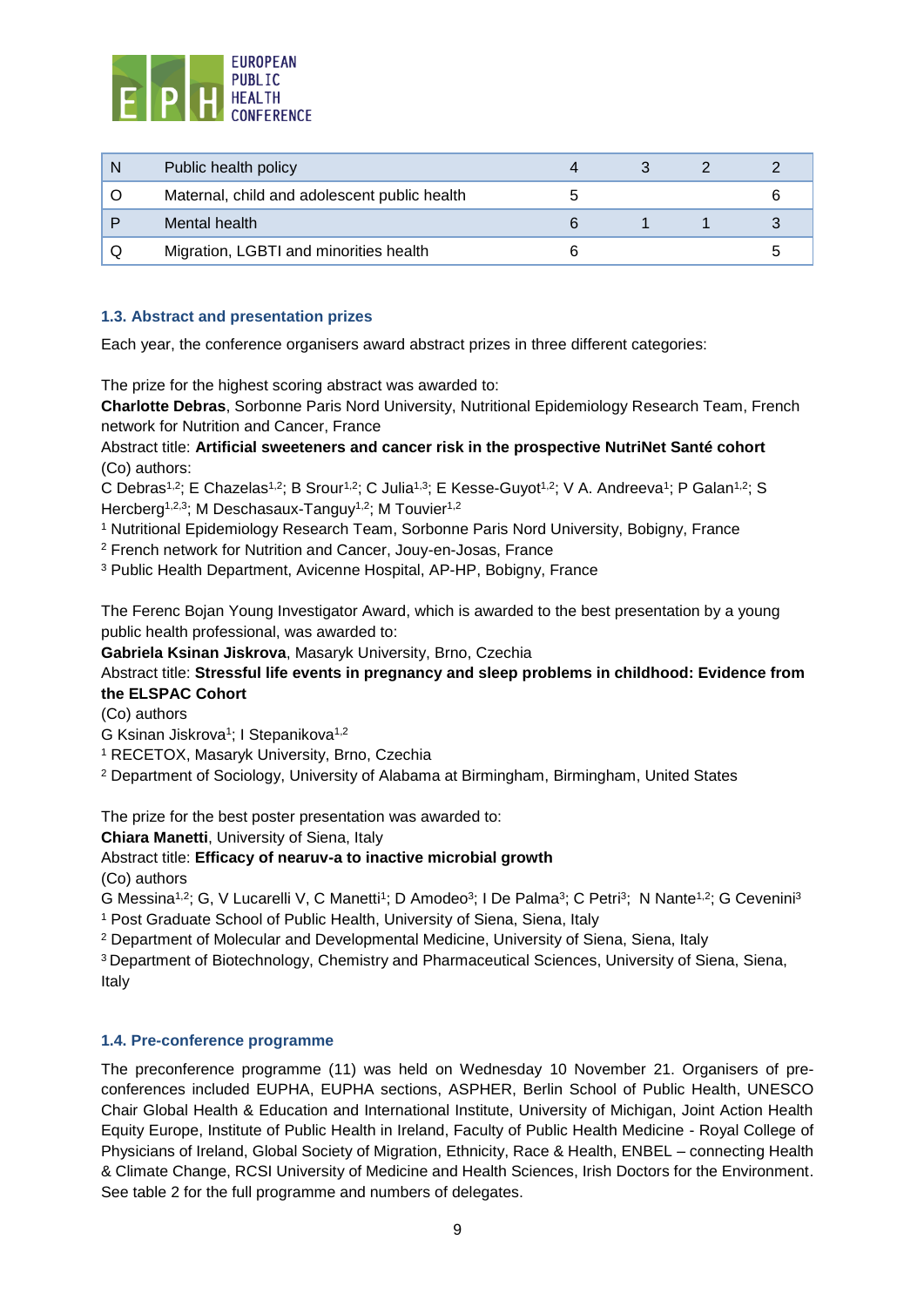

#### <span id="page-9-0"></span>**1.5. Lunch symposiums**

Lunch symposiums were held on Thursday and Friday, 11 and 12 November 2021, during the extended lunch hours.

#### **COLLABORATING TO COMBAT COVID-19: HOW DO WE PROTECT MORE OF THE GLOBAL POPULATION?**

*Supported by AstraZeneca* Speakers/panellists:

- Prof Tobias Welte
- Dr Barbara Rath
- Dr Jorge Flores

#### **EU4HEALTH PROGRAMME – A VISION FOR A HEALTHIER EUROPEAN UNION**

*Organised by: European Commission, DG SANTE and Health and Digital Executive Agency (HaDEA)* Moderator: Dineke Zeegers Paget, Executive Director EUPHA Speakers:

- Adrian Pereş, Head of the EU4Health task force, DG SANTE, European Commission
- Agnes Mathieu-Mendes, Head of Unit EU4Health/SMP Food, HaDEA
- Florina Telea, Head of Unit EU4Health, HaDEA

#### <span id="page-9-1"></span>**1.6. Late breaker session**

#### Friday 12th Novemner 2021, 12:40-13:40

We organized a late breaker session bringing the much needed global perspective on vaccine progress and challenges in Africa, Asia and Latin America. Inequitable access continues to experience a surge in infections and will make it difficult to end the pandemic. There was an urgent warning from WHO Director Tedros Adhanom Ghebreyesus saying that "no one is safe until everyone is safe". The direct and indirect effect of the pandemic in the Global South, such as disruptions to the delivery and use of routine services, were also discussed.

Chair:

• Regien Biesma, Global Health Unit, UMCG, the Netherlands

Speakers:

- Catherine Joachim, Ministry of Health and Social Welfare, Tanzania
- Ashish Srivastava, Monitoring, evaluation and research advisor, Jhpiego, Delhi, India
- Adriana Tami, Clinical epidemiologist of infectious and tropical diseases, University Medical Center Groningen (UMCG), Groningen, The Netherlands and Universidad de Carabobo (UC), Valencia, Venezuela
- Wilbert Bannenberg, Chair of the Pharmaceutical Accountability Foundation, Netherlands.
- Elena Petelos, Maastricht University, Netherlands and Vice President EUPHA Health technology assessment section
- Dr. Ahmed E. Ogwell Ouma, Deputy Director Africa CDC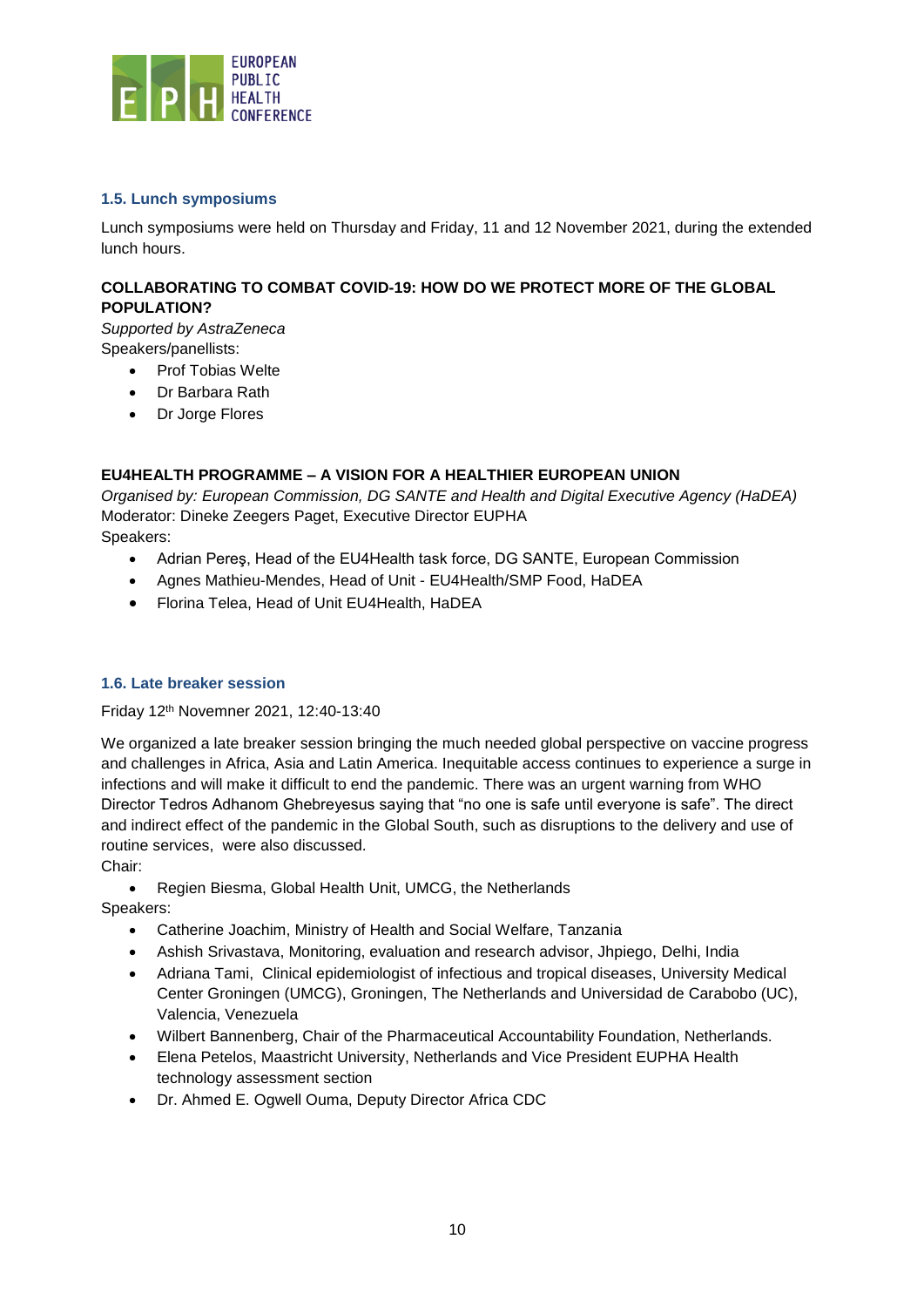## *Table 2: Pre-conference programme and number of delegates at EPH 2021*

| <b>Pre-conference</b>                                                                                                                          | <b>Organised by</b>                                                                                                     | <b>Delegates</b> |
|------------------------------------------------------------------------------------------------------------------------------------------------|-------------------------------------------------------------------------------------------------------------------------|------------------|
| CAUS - Foundations of causal inference: Gently introducing public health researchers to<br>counterfactuals, causal diagrams, and target trials | EUPHA-EPI, EUPHA-HSR, EUPHA-RP                                                                                          | 45               |
| CLIM - Connecting health and climate change                                                                                                    | ENBEL, RCSI and IDE                                                                                                     | 241              |
| ECON - Panel data econometrics: how to perform your analysis with R                                                                            | EUPHA-ECO                                                                                                               | 16               |
| EVAL - Developments in Economic Evaluation in Healthcare                                                                                       | EUPHA-HTA, ASPHER Working Group on<br>Economic Evaluation in Healthcare EEHE                                            | 29               |
| GERM - Re-boosting public health in Germany – bottom-up and top-down initiatives with the<br>potential for an informal public health system    | Berlin School of Public Health (BSPH)                                                                                   | 18               |
| HPRO - Genuine Participation and the Transformational Potential of Health Promotion<br><b>Coronavirus Politics</b>                             | EUPHA-HP, UNESCO Chair Global Health<br>& Education and International Institute,<br>University of Michigan              | 17               |
| IFPH - Public Health in Ireland North and South, Past, Present and Future                                                                      | Institute of Public Health in Ireland, Faculty<br>of Public Health Medicine - Royal College<br>of Physicians of Ireland | 96               |
| INJU - Safety challenges and altered injury patterns in Europe during COVID-19 and beyond                                                      | EUPHA-INJ                                                                                                               | 20               |
| JAHEE - Addressing Health Inequalities in Europe: lessons learned and key messages from the<br>Joint Action Health Equity Europe               | Joint Action Health Equity Europe                                                                                       | 298              |
| MIGR - Beyond the COVID-19 Syndemic: lessons learned for migrant and ethnic minority health                                                    | EUPHA-MIG, Global Society of Migration,<br>Ethnicity, Race & Health                                                     | 68               |
| SSWH - Mental health conditions: a global challenge to social security and health systems?                                                     | EUPHA-SSWH                                                                                                              | 31               |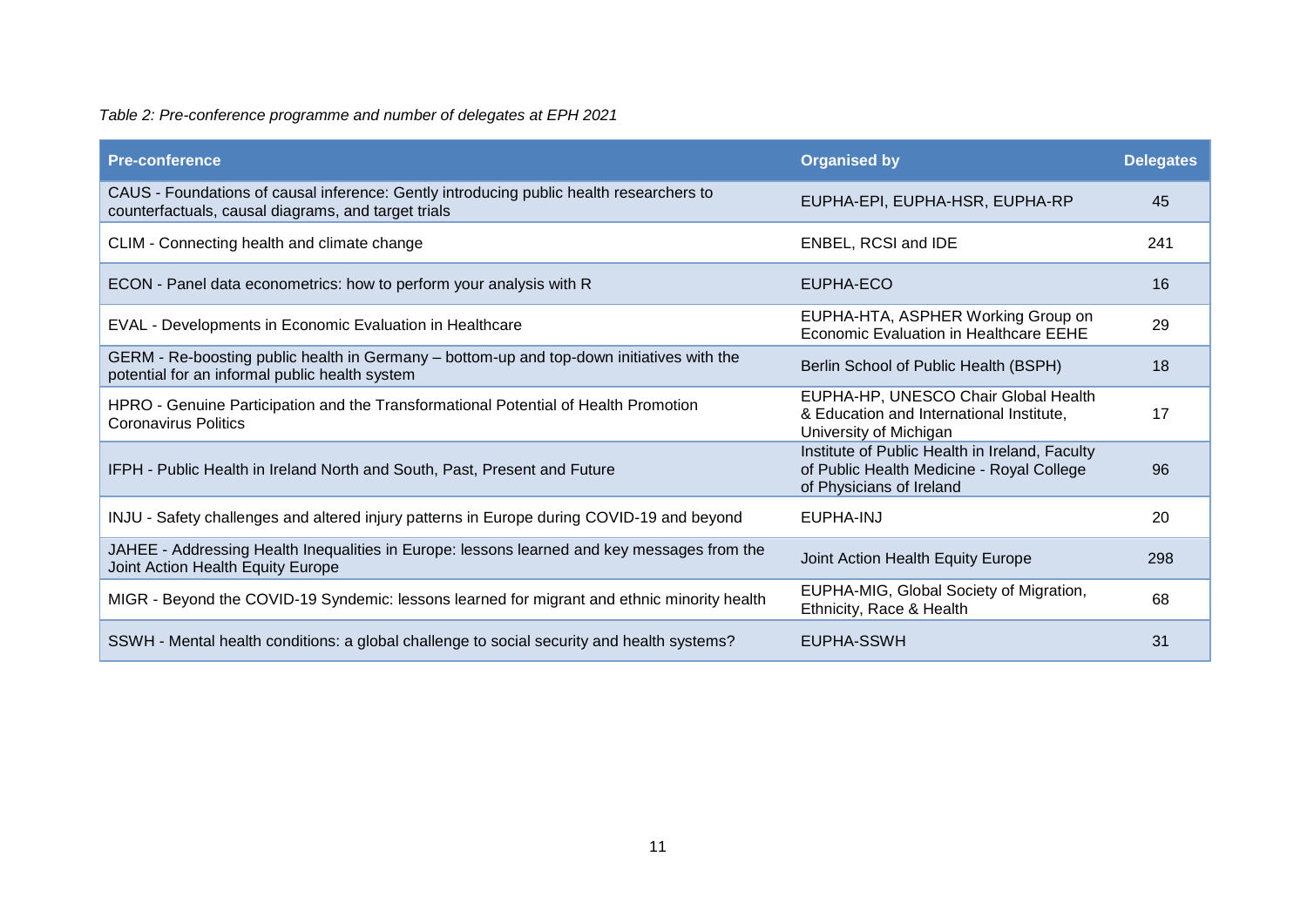

#### <span id="page-11-0"></span>**1.7. Press meeting**

A press conference was organised on Tuesday 9 November, attended by a number of international journalists, mainly e-news magazines. A Conference Statement, signed by over 20 national public health associations and health organisations. They urge all governments to build back better and fairer after the COVID-19 pandemic, calling upon national and international decision-makers to:

- Base decisions and actions on the best available evidence, acknowledging that this may change;
- Invest in health systems, information systems, and a qualified (public) health workforce;
- Acknowledge public health and the public's health as cornerstones for a healthy and functioning society;
- Follow the guiding principles of Health in All Policies to ensure a whole-of-society approach to public health; and
- Focus on reducing health inequalities by direct policy action.

Two more press releases were issued. One on the publication of the Supplement to the European Journal of Public Health: what have we learned from the COVID-19 pandemic and what are the public health challenges? The other one on the need to include behavioural insights and sciences as part of a holistic response to the COVID-19 pandemic.

#### <span id="page-11-1"></span>**1.8. Exhibition**

The following sponsors and exhibitors were present at the EPH 2021 Virtual Event:

- EPH Conference
- EUPHA
- AstraZeneca
- DG Sante
- European Publishing
- Fraunhofer Academy
- HaDEA
- MDPI
- MDPI nutrients
- Observatory
- **Oxford University Press**
- Safefood
- Springer Nature

#### <span id="page-11-2"></span>**1.9. Accreditation**

The 14th European Public Health Conference, 10 - 12 November 2021, Virtual Edition, has been accredited by the European Accreditation Council for Continuing Medical Education (EACCME®) with 15 European CME credits (ECMEC®s). Each medical specialist should claim only those hours of credit that he/she actually spent in the educational activity.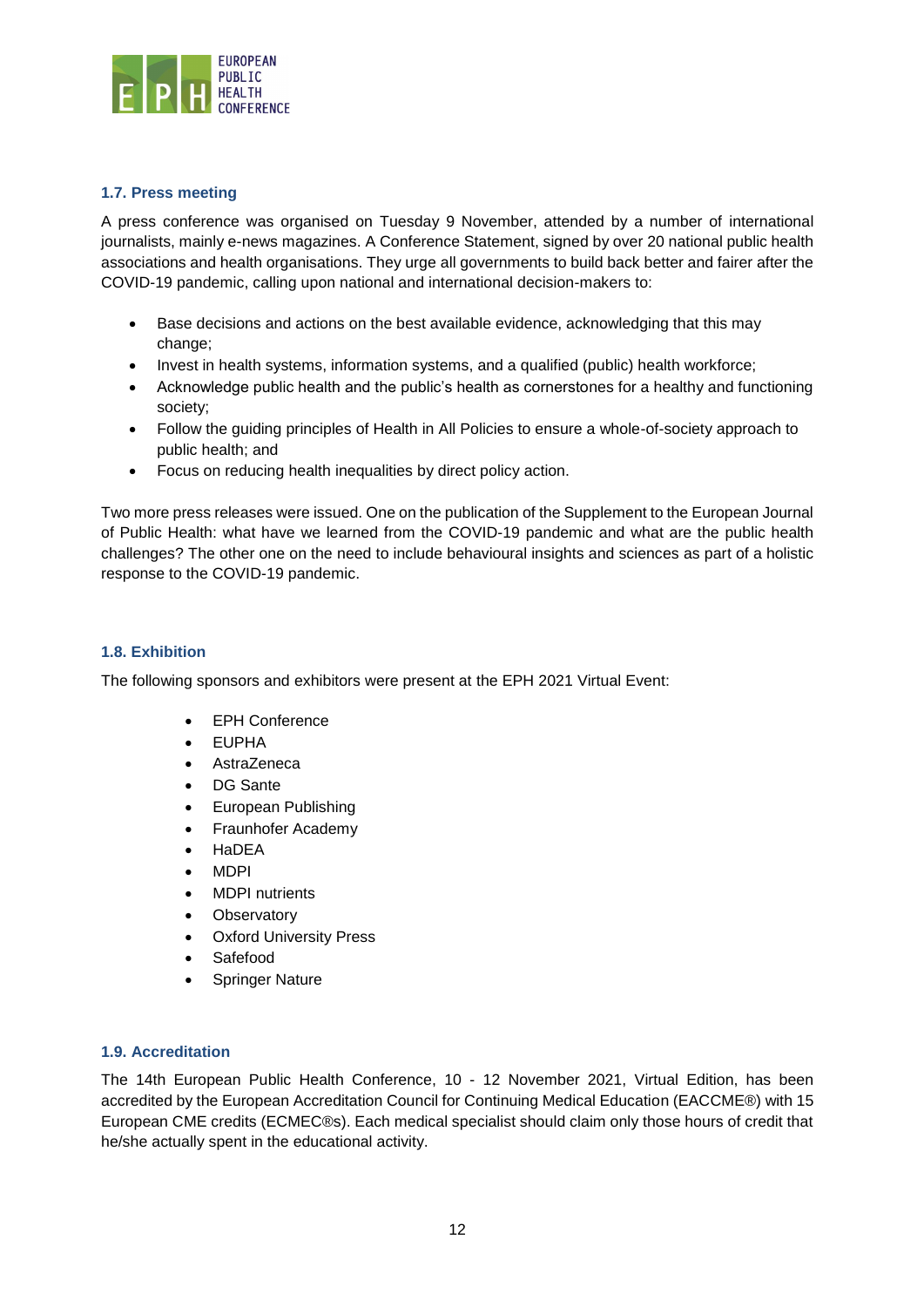

Through an agreement between the Union Européenne des Médecins Spécialistes (UEMS) and the American Medical Association (AMA), physicians may convert EACCME® credits to an equivalent number of AMA PRA Category 1 CreditsTM. Information on the process to convert EACCME® credit to AMA credit can be found at www.ama-assn.org/education/earn-credit-participation-internationalactivities.

Live educational activities, occurring outside of Canada, recognised by the UEMS-EACCME® for ECMEC®s are deemed to be Accredited Group Learning Activities (Section 1) as defined by the Maintenance of Certification Program of the Royal College of Physicians and Surgeons of Canada.

#### <span id="page-12-0"></span>**1.10. Social programme**

Due to a COVID-19 pandemic the social programme had its virtual edition for the first time. There was a special evening concert for the 14th EPH Conference performed by the traditional Irish band Malarkey on Thursday 11 November.

Performing from the Castle Hotel in Dublin were guitarist and singer Mick McNamara, banjo and fiddle player Claire Sherry, dancer and bodhran player Ciara Lee, uilleann piper Joe McHugh and Alan Burke as special guest.

Participants enjoyed the concert from their homes or offices via the Virtual Platform.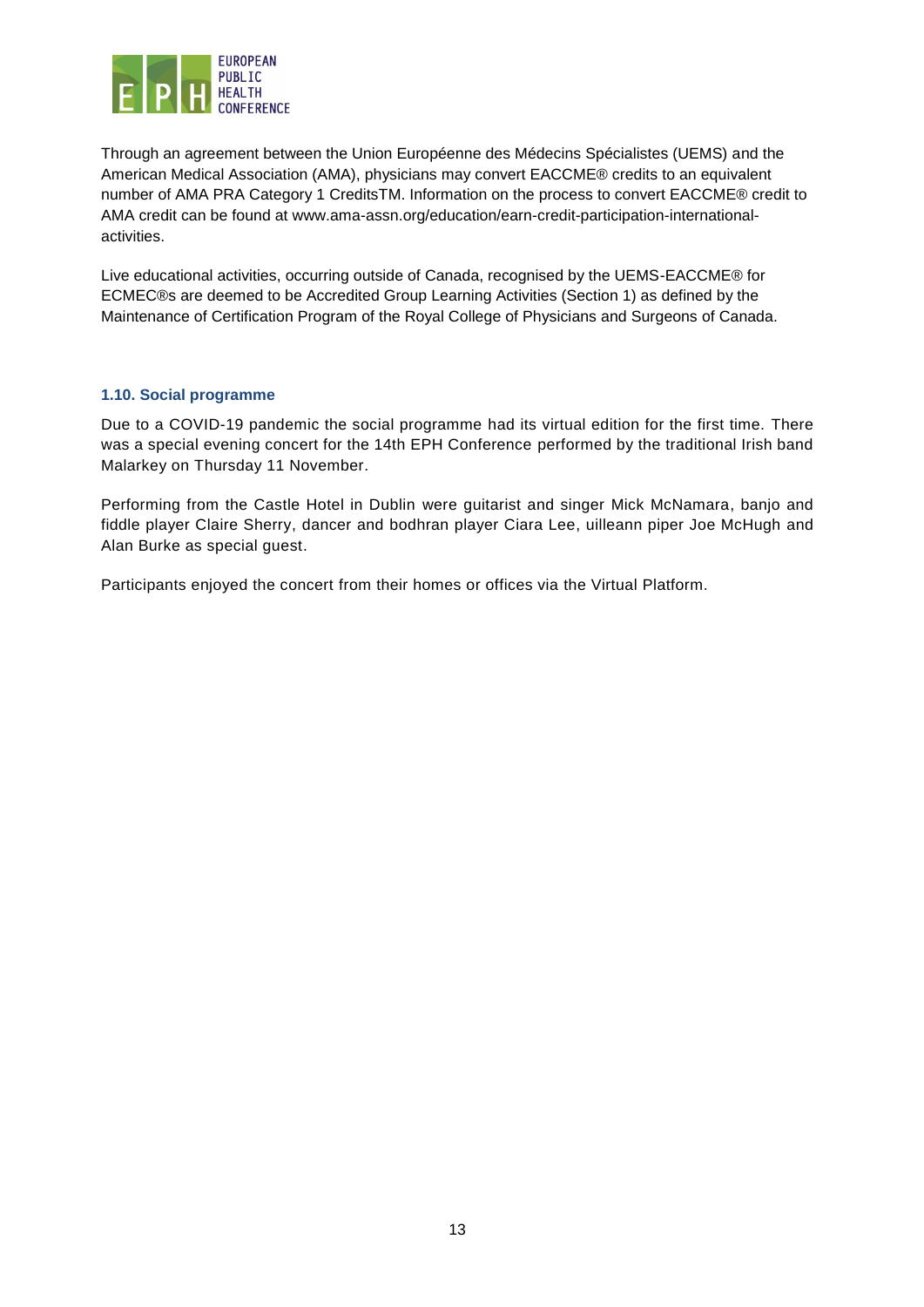

## <span id="page-13-0"></span>**2. EPH 2021: DELEGATES**

The conference was attended by public health professionals, researchers, education specialists, training professionals, students, policy makers and representatives from international and European organisations, like the European Commission, WHO, ECDC and the European Observatory. European (public) health networks and organisations actively participated in the conference programme.

#### <span id="page-13-1"></span>**2.1. Number and origin of delegates**

The EPH Conference registered 2,048 delegates, including pre-conference only registrations. In the past five years the number of delegates has increased steadily from 1,200 in Malta to 2,001 delegates in Stockholm 2017, 1,675 in Ljubljana 2018 and 2,429 in Marseille 2019. In 2020 the EPH Conference was an integral part of the WCPH2020. In 2021, due to COVID-19 pandemic the EPH Conference was organised as a virtual event for the first time, which effected in lower numbers than for in-person event. 352 delegates registered as students.

The figure below shows the gradual increase in the number of registrations in the past decade.

Also the number of submitted abstracts has grown significantly to 1,761 in 2021 (1,607 single abstracts and 154 workshop abstracts).



*Figure 1: Overview of conference registrations and abstract submissions 2007-2021\**

*\*in 2020 the EPH Conference was an integral part of the WCPH2020.*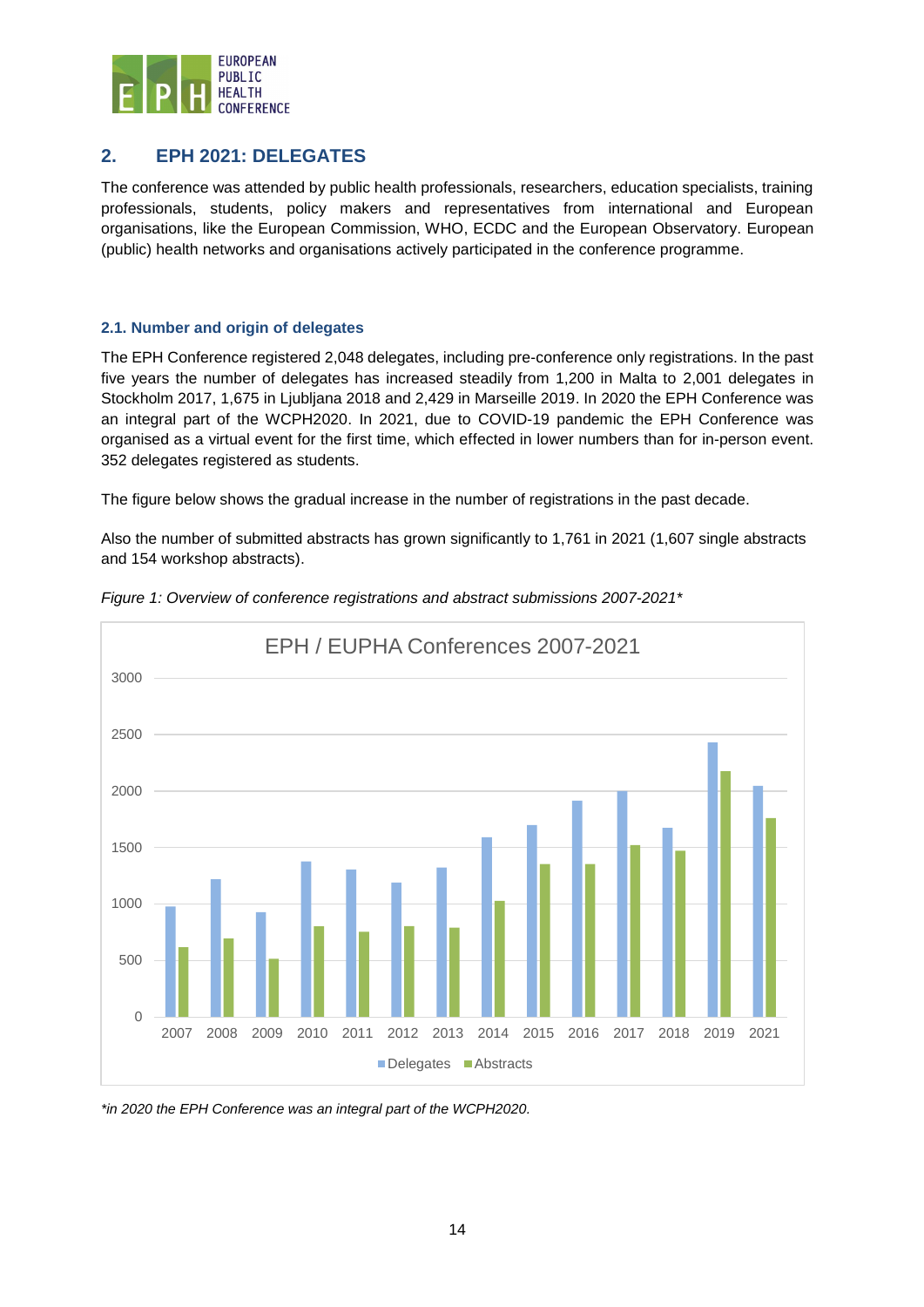

## *Table 3: The number of abstract submissions per country, EPH 2021*

| <b>Country</b>     | No. |
|--------------------|-----|
| Italy              | 293 |
| UK                 | 116 |
| Tunisia            | 108 |
| Germany            | 86  |
| Portugal           | 76  |
| Spain              | 68  |
| Ireland            | 66  |
| France             | 48  |
| Bulgaria, Turkey   | 45  |
| <b>Netherlands</b> | 44  |
| <b>Russia</b>      | 40  |
| Brazil, Sweden     | 36  |
| Austria            | 32  |
| Switzerland        | 29  |
| Belgium            | 27  |
| Israel, Poland     | 25  |
| Greece             | 22  |
| <b>USA</b>         | 20  |
| Finland, Morocco   | 19  |
| Croatia            | 18  |

| Denmark                                                                                                                         | 16 |
|---------------------------------------------------------------------------------------------------------------------------------|----|
| Czechia                                                                                                                         | 15 |
| Japan, Lithuania                                                                                                                | 14 |
| Norway                                                                                                                          | 13 |
| Kazakhstan                                                                                                                      | 12 |
| Australia, Serbia                                                                                                               | 11 |
| Colombia                                                                                                                        | 10 |
| Armenia, Canada, Mexico, Romania                                                                                                | 9  |
| Cyprus, Malta, Pakistan                                                                                                         | 8  |
| Cameroon, Hungary, Nepal, Slovenia                                                                                              | 6  |
| China, Georgia, India, Latvia, Saudi<br>Arabia, Taiwan                                                                          | 5  |
| Estonia, Republic of North Macedonia,<br>Thailand                                                                               | 4  |
| Nigeria                                                                                                                         | 3  |
| Argentina, Chile, Guinea, United Arab<br>Emirates                                                                               | 2  |
| Albania, Bangladesh, Cote d'Ivoire,<br>Ghana, Indonesia, Lebanon, Senegal,<br>Sierra Leone, Singapore, South Africa,<br>Ukraine | 1  |

#### *Table 4: Overview of registrations EPH 2021*

| <b>Type of registration</b>   | No.  |
|-------------------------------|------|
| Full conference registrations | 1312 |
| Day registrations             | 201  |
| Students, full conference     | 352  |
| Pre-conference only           | 183  |
|                               | 2048 |

Most registrations were received from Italy (250), followed by UK (213), Germany (183) and Belgium (128).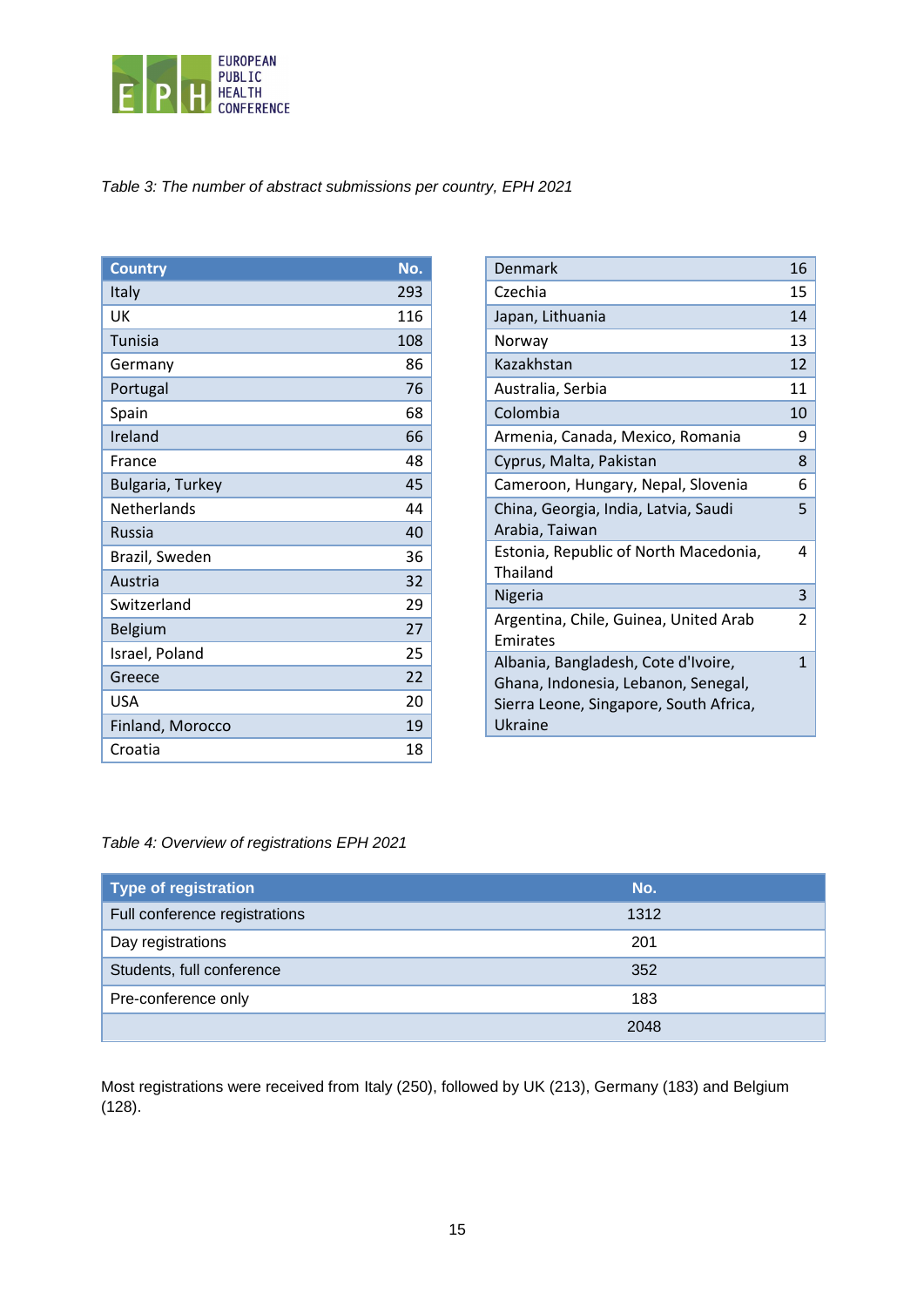

#### *Table 5*: *Number of registrations per country, EPH 2021*

| <b>Country</b>          | No. |
|-------------------------|-----|
| Italy                   | 250 |
| UK                      | 213 |
| Germany                 | 183 |
| Belgium                 | 128 |
| Ireland                 | 125 |
| <b>Netherlands</b>      | 118 |
| Portugal                | 95  |
| Sweden                  | 90  |
| France                  | 67  |
| Austria                 | 56  |
| Spain                   | 55  |
| Switzerland             | 53  |
| Finland                 | 42  |
| <b>USA</b>              | 40  |
| Greece                  | 39  |
| Denmark                 | 37  |
| Russia, Slovenia        | 24  |
| Bulgaria, Poland        | 23  |
| Brazil, Turkey          | 21  |
| Norway                  | 20  |
| Canada, Lithuania       | 18  |
| Israel                  | 17  |
| Croatia, Japan, Tunisia | 14  |
| Australia               | 13  |

| Czechia, Hungary, Luxembourg, Serbia    | 11            |
|-----------------------------------------|---------------|
| Cyprus, Estonia, Romania                | 9             |
| Malta                                   | 8             |
| Georgia, Taiwan                         | 7             |
| China, Kazakhstan                       | 6             |
| Armenia, India, Latvia, Mexico,         | 5             |
| Morocco                                 |               |
| Myanmar                                 | 4             |
| Colombia, Egypt, New Zealand,           | 3             |
| Pakistan, Slovakia, South Africa, South |               |
| Korea, Thailand, United Arab Emirates   |               |
| Albania, Chile, Italia, Kenya, Lebanon, | $\mathcal{P}$ |
| Nigeria, Republic of North Macedonia,   |               |
| Saudi Arabia                            |               |
| Algeria, Argentina, Azerbaijan,         | 1             |
| Bangladesh, Bosnia and Herzegovina,     |               |
| Botswana, Cote d'Ivoire, Ghana,         |               |
| Guinea, Indonesia, Moldova, Congo,      |               |
| Senegal, Sudan, Tanzania, Uganda,       |               |
| Ukraine                                 |               |

#### <span id="page-15-0"></span>**2.2. Participation from students**

As for previous EPH Conferences, the EPH 2021 paid special attention to the participation of students. A special registration fee for this category (€ 140) was set up. In total, 352 students registered for the conference (390 for Marseille 2019 and 218 for Ljubljana 2018).

As part of the main conference programme, the Ferenc Bojan Young Investigators Award session was held for the highest scoring abstracts submitted by young public health professionals. In the closing ceremony of the conference, the Ferenc Bojan memorial prize, which is awarded to the best presentation by a young public health professional, was presented to Gabriela Ksinan Jiskrova, *Masaryk University, Brno, Czechia* with a presentation *Stressful life events in pregnancy and sleep problems in childhood: Evidence from the ELSPAC Cohort.*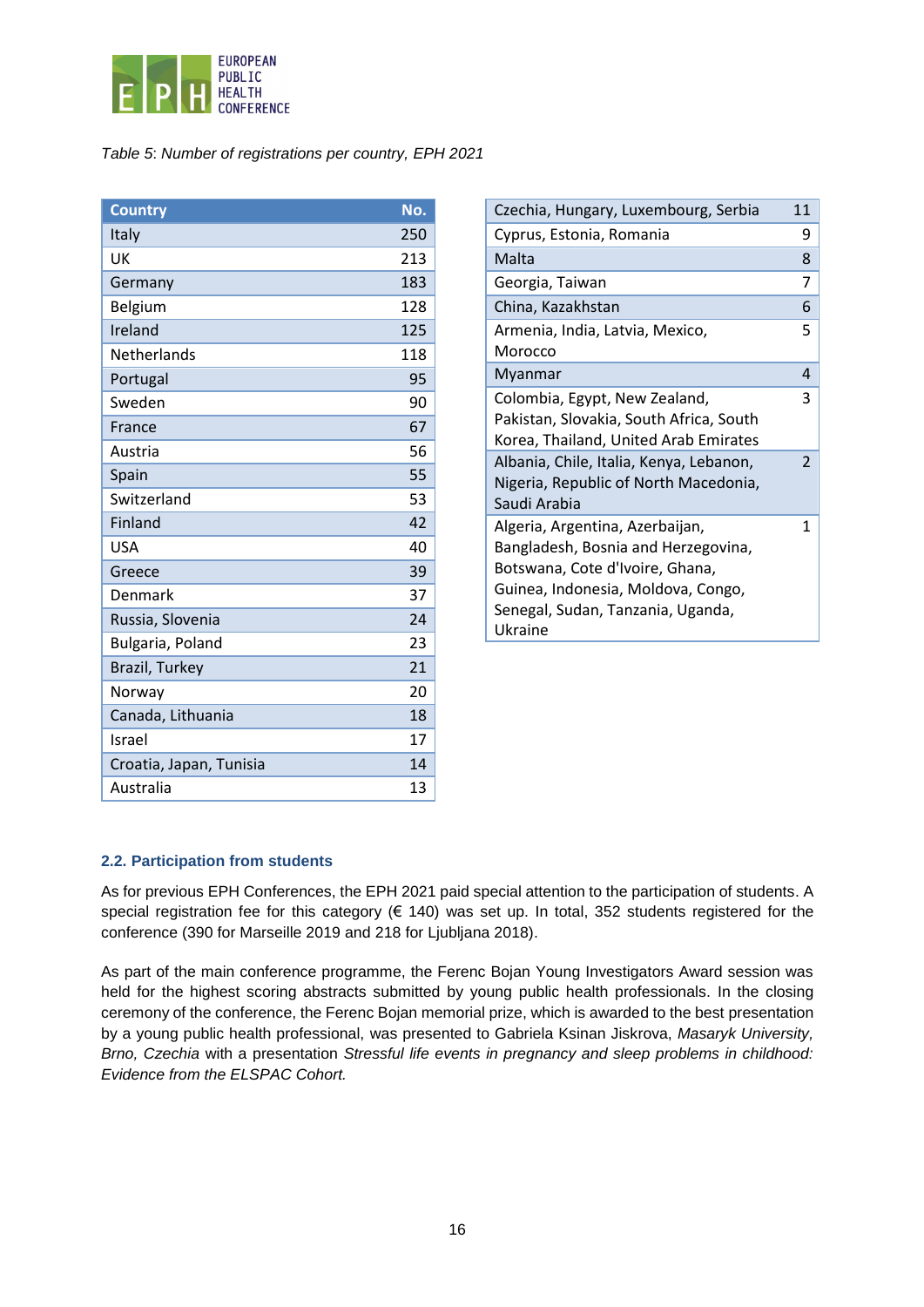

#### <span id="page-16-0"></span>**2.3. Participation from lower-middle and upper-middle income countries**

Special attention was paid also to public health experts from lower-middle and upper-middle income countries in the WHO European Region. Financial support to participants from these countries and presenting experts was granted by EUPHA. Support consisted of a waiver of registration fees. In total, 30 public health professionals from lower-middle and upper-middle income countries in the WHO European Region could be supported by these grants (59 in 2019, 41 in 2018).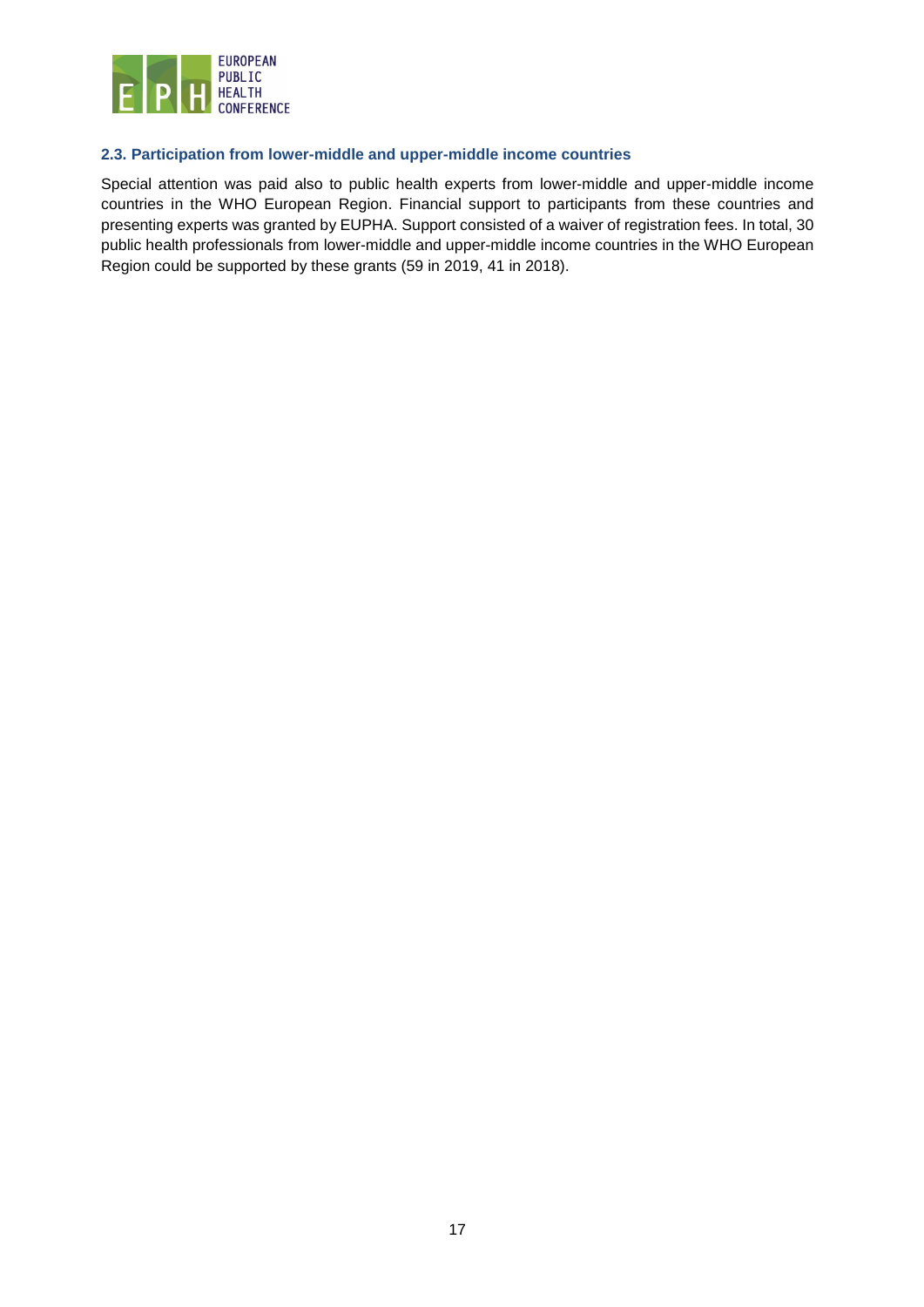

## <span id="page-17-0"></span>**3. EPH 2021: ORGANISATION**

#### <span id="page-17-1"></span>**3.1. Organisation of the conference**

The 14th European Public Health Conference, due to the COVID-19 pandemic was organised as a virtual event. A dedicated virtual platform was designed.

Co-organisers of the EPH 2021 Virtual Event were:

- EPH Conference Foundation
- − EUPHA European Public Health Association

*International Partners*:

- European Commission
- European Observatory on Health Systems and Policies
- ASPHER
- EuroHealthNet
- WHO
- ECDC

The EPH Conference Foundation has supervisory authority over the management and organisation of the conference. The EPH Conference Foundation is governed by the EPH Executive Board, made up by members of EUPHA's Executive Council and chairs of previous and upcoming EPH Conferences. The EPH Executive Board is advised by the International Conference Council (ICC), which has representation from EUPHA and collaborative partners in European public health (ASPHER, EuroHealthNet, EHMA, European Commission, CHAFEA, ECDC, WHO EURO, and European Observatory).

As with past conferences, the parallel programme was set up with the help of the International Scientific Committee (ISC) consisting of public health experts from across Europe. The ISC is responsible for the scoring of abstracts. Selection of abstracts and programme planning is done by the Executive Board with the help of the ISC and EPH Conference Office.

#### <span id="page-17-2"></span>**3.2. EPH Conference Office**

The EPH Conference Office was responsible for the organisation of the conference, from the abstract handling process to the registration for the conference. Furthermore, the Conference Office was responsible for:

- Search for and negotiations with European partners and sponsors;
- − Public relations and marketing of the conference;
- − Organisation of pre-conferences and lunch symposiums.

Key staff of the Conference Office are: Dineke Zeegers Paget, Director; Floris Barnhoorn, Deputy Director; Maaike Droogers, Deputy Director; Robert Klarecki, Conference Officer; José Velthuis, Office Manager and Ingeborg Vlug, Financial Officer. The EPH Conference Office was supported by external staff: Lydia Rink, Conference Coordinator and advisory PCO; Jessica van Diemen, Exhibition Officer. Emer O'Hara, from the Faculty of Science and Health, Dublin City University, Ireland, provided valuable administrative and secretarial support to the Conference Office.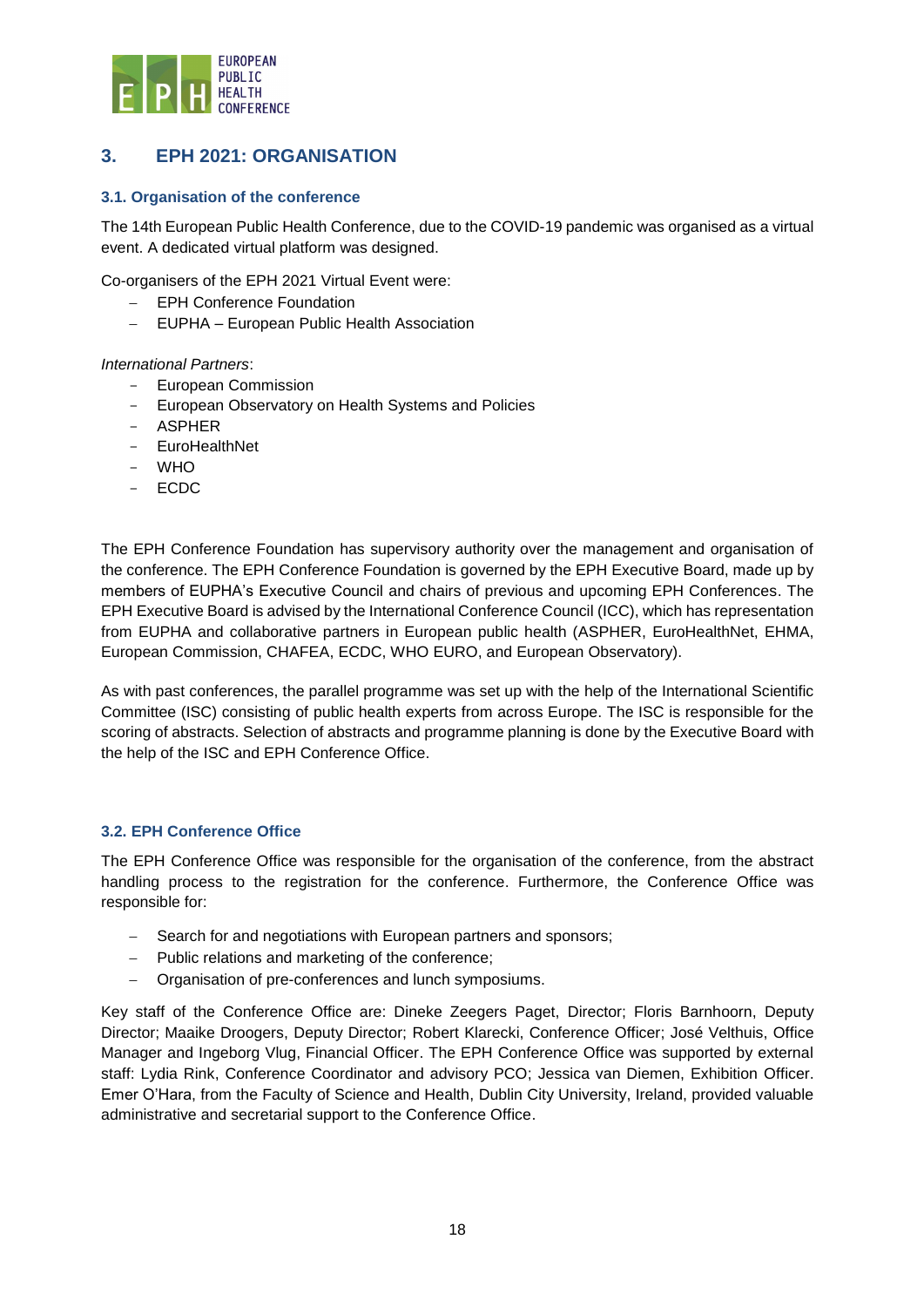

#### <span id="page-18-0"></span>**3.3. Local support**

The 14th EPH Conference was originally scheduled to take place in Dublin, Ireland, and a Local Support Committee consisting of national stakeholders in public health and health care had already been established. With the change of the in-person conference into a virtual event the Local Support Committee stayed in place and provided valuable support in mobilizing attendance from Ireland and in the selection of abstracts.

In particular we want to thank Dr Debbi Stanistreet, Royal College of Surgeons in Ireland, University of Medicine and Health Sciences, Ireland, for organising the music concert on Thursday 10 November.

We are grateful to Prof Anthony Staines, Professor of Health Systems at the Centre for Integrated Care and School of Nursing, Dublin City University, Ireland, and Chairperson of the conference for his unwavering commitment and pleasant cooperation to make the EPH 2021 Virtual Event a success.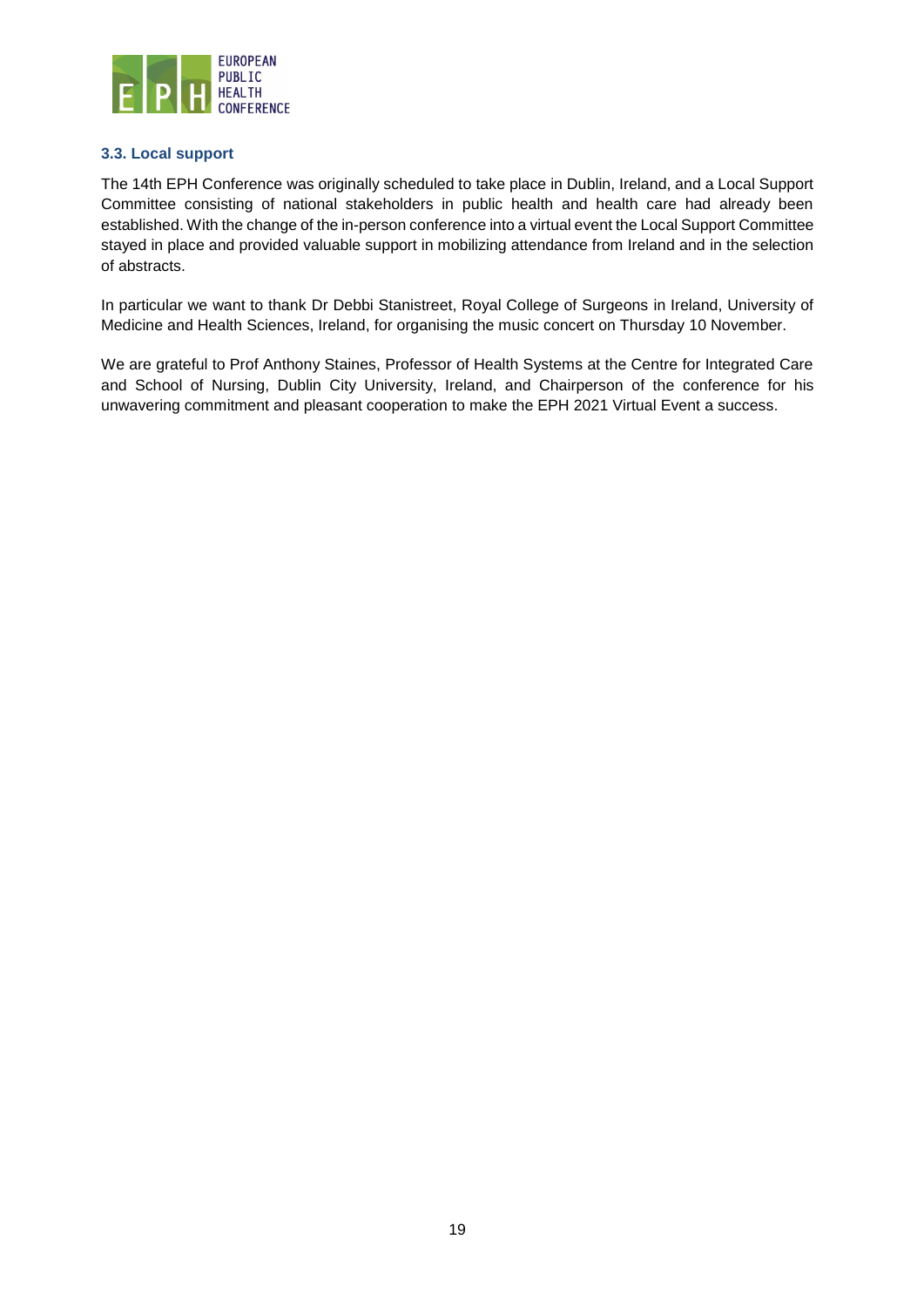

## <span id="page-19-0"></span>**4. EPH 2021: VISIBILITY**

The Announcement of the EPH 2021 Conference was electronically distributed to all delegates of the 16th World Congress on Public Health - WCPH2020, Virtual Edition, in October 2020. A presentation of the theme was given in the closing session of WCPH2020. Subsequently, the Announcement was then published on the EPH Conference web pages.

EUPHA member organisations were informed through the EUPHA Newsletters of the upcoming conference and invited to put the Announcement on their websites and use their distribution systems to inform their members.

In addition to the Announcement, other communication channels that were used to promote the 14<sup>th</sup> EPH Conference included:

- − EPH Conference E-News: the monthly electronic newsletter with conference news was published from January until October.
- European Journal of Public Health: updates on EPH 2021 Conference were published every two months in the European Public Health News pages of the EJPH.
- − EUPHA Newsletter: concise articles on the conference were published in the monthly electronic EUPHA Newsletter, distributed to over 16,000 readers;
- Website and Twitter: the EPH Conference website was updated regularly, accompanied by Twitter feeds
- − Conference Newsletters: two electronic conference newsletters were distributed to all registered delegates a few weeks before the conference
- Conference E-banners appeared on websites of partner organisations

#### <span id="page-19-1"></span>**4.1 Twitter**

 $\overline{a}$ 

In 2021 there were 161 tweeters who posted 652 tweets, receiving 1,096 retweets between 9 and 13 November 2021. Overall 31 (19%) tweeters received 80% of all retweets, while 51 (32%) received no retweets.*<sup>1</sup>*

In 2019 317 tweeters posted 1,723 tweets posted during conference days, with 2,946 retweets<sup>2</sup>.

*<sup>1</sup> Source:<https://wakelet.com/wake/F6rh10WJUz9Hp2fPFCiMV>*

*<sup>2</sup> Source:<https://wakelet.com/wake/923dbe83-8919-4ded-8e80-220dce4c2397>*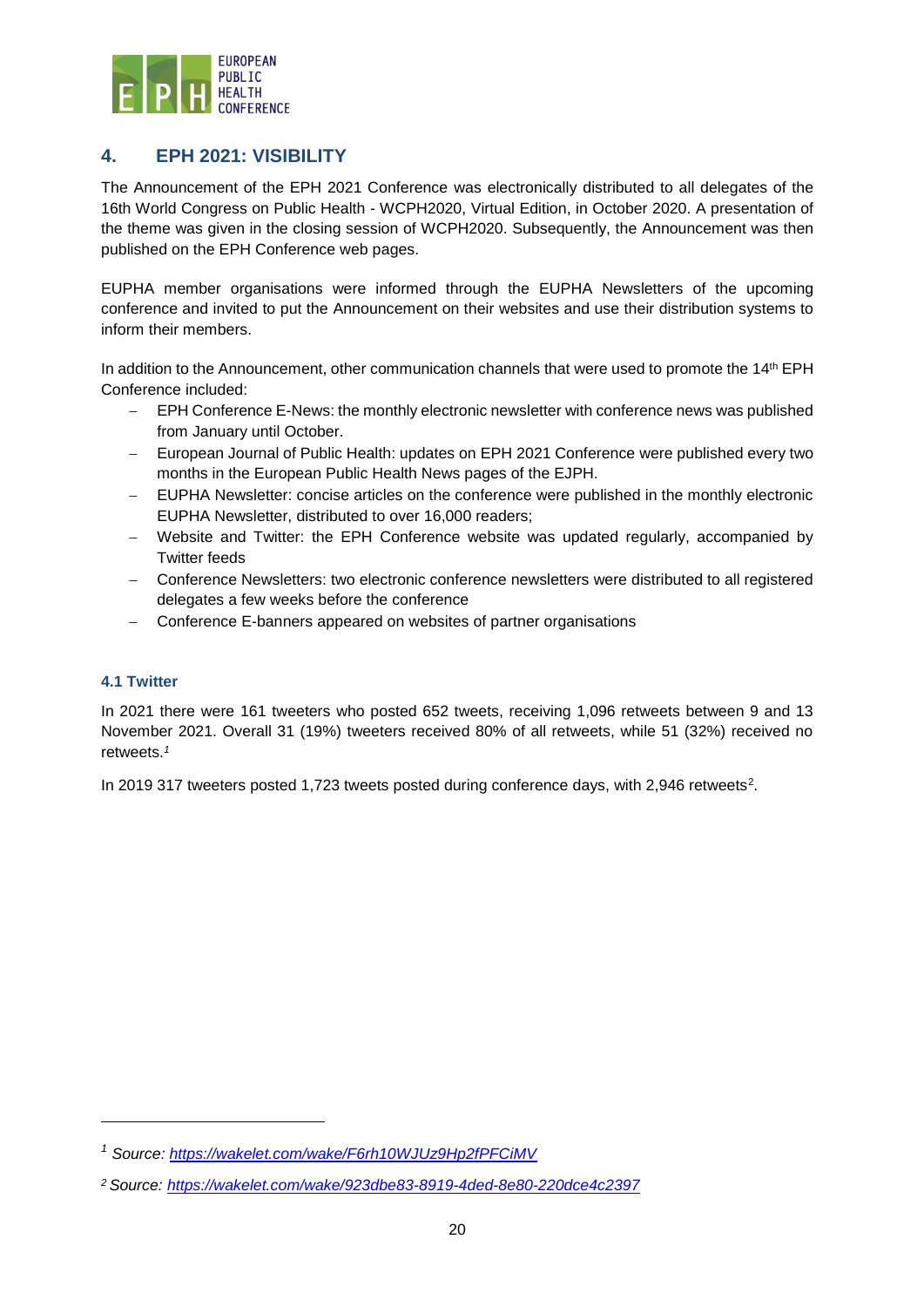

## <span id="page-20-0"></span>**5. EPH 2021: REACHING OUR OBJECTIVES**

EPH 2021 Conference was well organised, of scientific good quality and reached the objectives it set out to achieve: 84% of the participants rated the quality of the EPH 2021 Virtual Conference as excellent/good.

A large basis for the conference, also on international level, is seen as positive. For EPH 2021, several European NGOs and international organisations were involved in organising the plenary programme.

The main purpose of the 14<sup>th</sup> EPH Conference was to strengthen the capacity of public health professionals, researchers and policymakers by enhancing the exchange of knowledge, policy and best practice across Europe. Specific objectives were:

#### *Increased knowledge of research outcomes and best practice in health by public health professionals*

EPH Conferences are known for the excellent organisation, the high number of participants and a broad programme covering relevant public health topics. EPH 2021 was no exception to this with over 2,048 delegates, scoring high overall satisfaction by delegates and with a varied programme of plenary sessions, workshops, oral, pitch and electronic poster presentations.

Delegates came from over 83 countries from Europe and beyond. The professional background of the participants showed a balanced mix of research, policy, practice and training. The majority of delegates (65%) has a university background and this proportion is keeping over last years. The absolute and relative numbers of delegates with a policymaking, public health practice and education background is also keeping at the same level.

The conference aimed at increasing knowledge and skills among European public health professionals. The programme of the EPH 2021 Conference was varied and nearly all sessions mixed aspects of policy, practice and research. All sessions also included presentations from different countries, thereby increasing the networking objective of the programme itself.

Combining the electronic Abstract Supplement to the EJPH with a three-month complimentary subscription was appreciated by delegates and added to the objective of increased knowledge.

#### *Increased knowledge and awareness of European public health policies and strategies*

Over the years, the collaboration with the international European health organisations (European Commission, WHO, ECDC, Observatory) has broadened. In many workshops and round tables, representatives from European health organisations were present and participated in discussions.

#### *Closer collaboration among European public health networks, organisations and schools*

Collaboration among European (public) health organisations takes place in the International Conference Council (ICC). The ICC has an advisory role toward the EPH Conference Executive Board and has representation from EUPHA, ASPHER, EuroHealthNet, EHMA, European Commission, ECDC, WHO and European Observatory. Members of the ICC have become partner of the conference for specific activities or have taken responsibility for organising a plenary session.

As in previous years, the conference hosted EUPHA's Governing Board thereby increasing the attendance of national public health associations and offering them a platform to share national experiences. Furthermore, the possibility to combine the European public health conferences with meetings of other European NGOs, organisations, networks and schools of public health, increases the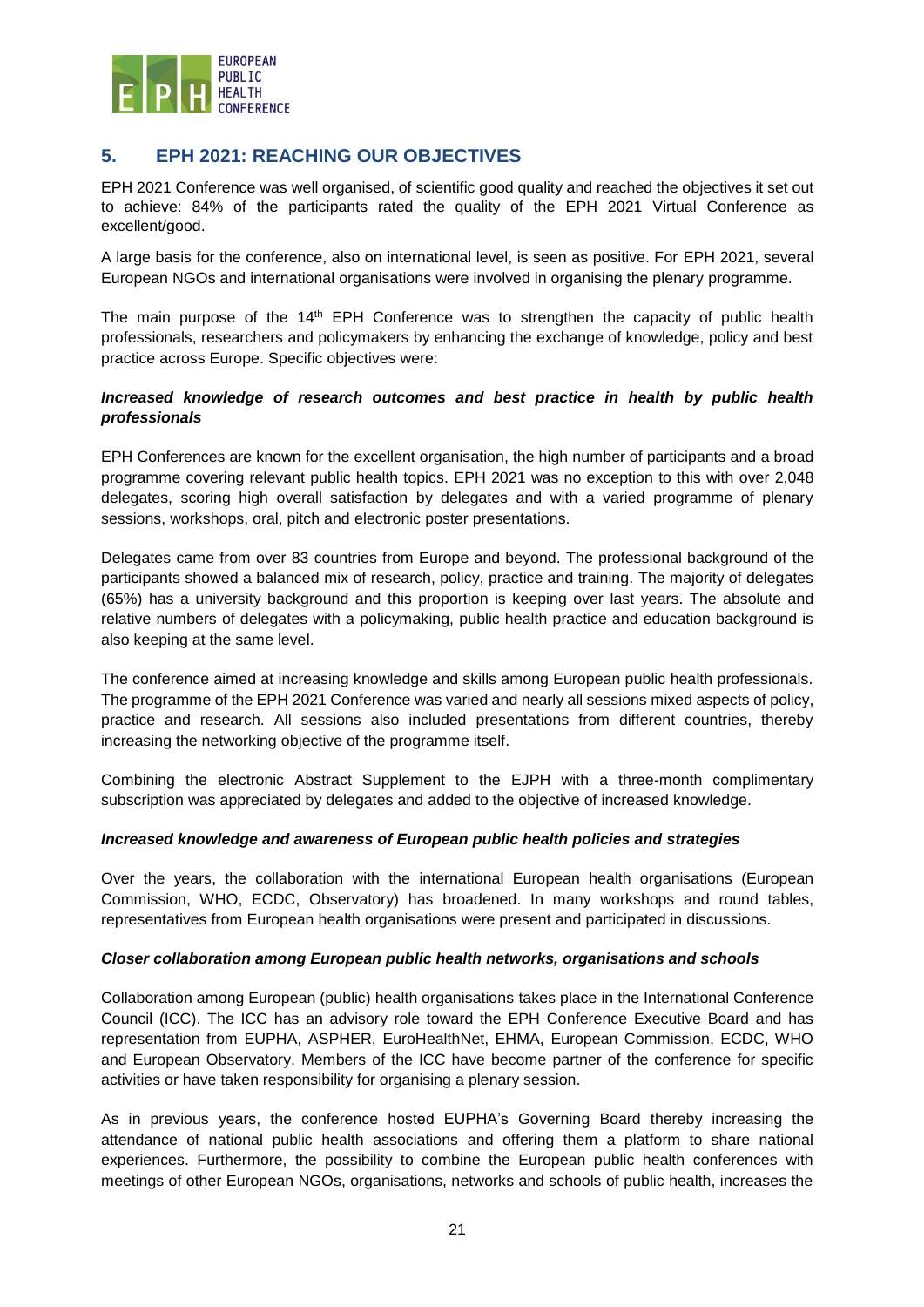

aim of collaboration. Over the years, we have seen an increase in the collaboration, as the organisers actively invite other networks to their activities.

At the EPH 2021, all EUPHA Sections (theme-specific networks) and EUPHAnxt held their annual meetings to discuss future activities and collaboration. EUPHA continues to actively support existing networks and assist in the setting up of new networks.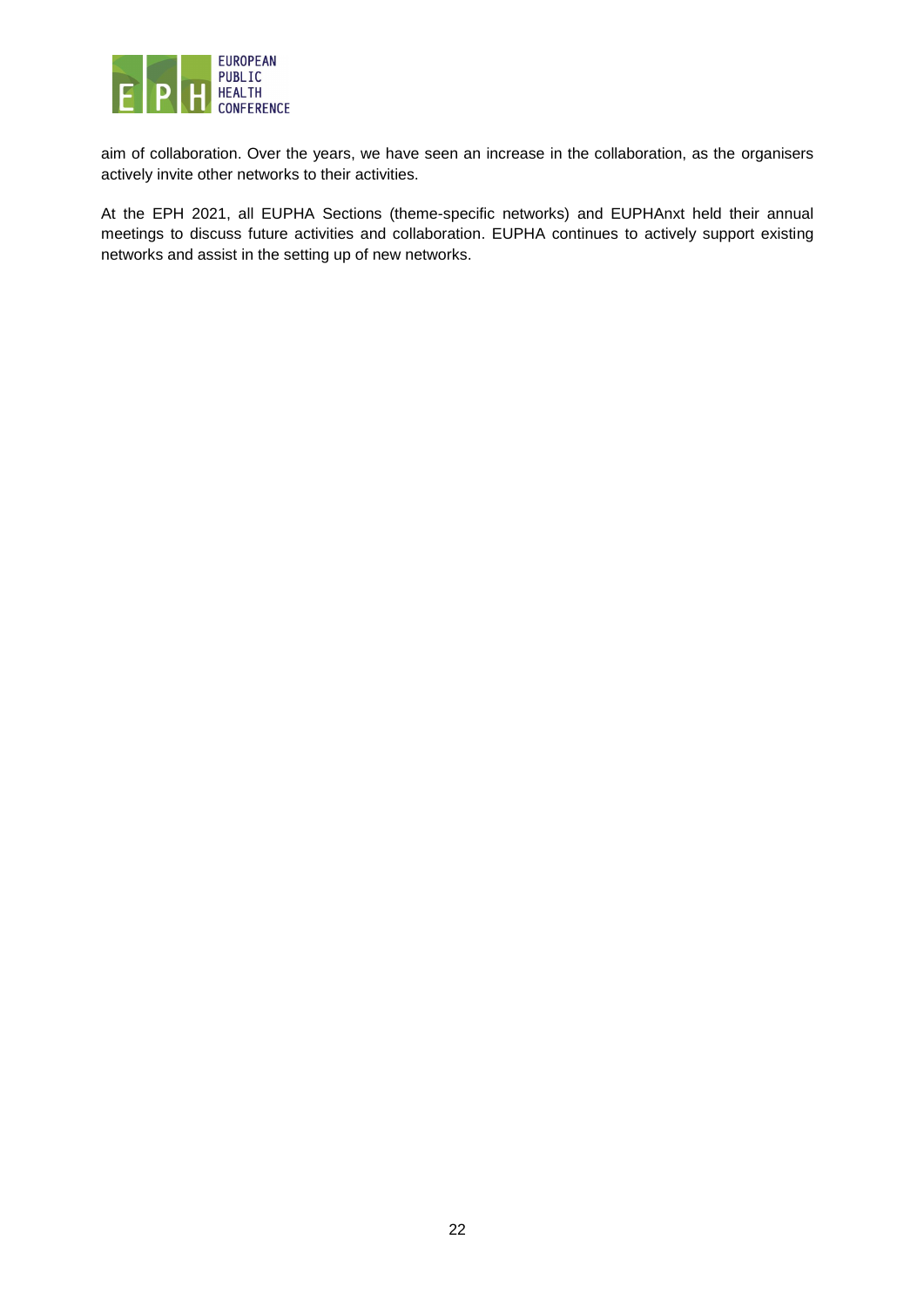

## <span id="page-22-0"></span>**LIST OF ABBREVIATIONS used at EPH 2021**

ASPHER - Association of Schools of Public Health in the European Region BSPH – Berlin School of Public Health BZgA – Federal Centre for Health Education, Germany DG SANTE – Directorate-General Health and Food Safety, European Commission EC – European Commission ECDC – European Centre for Disease Prevention and Control EHMA – European Health Management Association ENBEL - Enhancing Belmont Research Action to support EU policy making on climate change and health Project EPH Conference – European Public Health Conference EPHA - European Public Health Alliance ESGITM – ESCMID Study Group for Infections in Travellers and Migrants EU – European Union EUPHA – European Public Health Association EUPHA -CAPH – EUPHA Child and adolescent public health section EUPHA -CHR – EUPHA Chronic diseases section EUPHA -DH – EUPHA Digital health section EUPHA -ENV – EUPHA Environment and health section EUPHA -ETH – EUPHA Ethics in public health section EUPHA -FN – EUPHA Food and nutrition section EUPHA -FS – EUPHA Foresight section EUPHA -HIA – EUPHA Health impact assessment section EUPHA -HP – EUPHA Health promotion section EUPHA -HSR – EUPHA Health services research section EUPHA -HTA – EUPHA Health technology assessment section EUPHA -HWR – EUPHA Health workforce research section EUPHA -IDC – EUPHA Infectious diseases control section EUPHA -INJ – EUPHA Injury prevention and safety promotion section EUPHA -MIG – EUPHA Migrant and ethnic minority health section EUPHA -OH – EUPHA Oral health section EUPHA -LAW EUPHA Law and public health section EUPHA -ECO – EUPHA Public health economics section EUPHA -EPI – EUPHA Public health epidemiology section EUPHA -PHG – EUPHA Public health genomics section EUPHA -PHMR – EUPHA Public health monitoring and reporting EUPHA -PHPP – EUPHA Public health policy and politics section EUPHA -PMH – EUPHA Public mental health section EUPHA -SGMH – EUPHA Sexual and gender minority health section EUPHA -SSWH – EUPHA Social security, work and health section EUPHA -URB – EUPHA Urban public health section EUPHAnxt – EUPHA next generation network GÖG – Austrian National Public Health Institute HaDEA - The European Health and Digital Executive Agency HTAi – Health Technology Assessment International IARC – International Agency for Research on Cancer IDE – Irish Doctors for the Environment ISS - Istituto Superiore di Sanità, Italy JAHEE – Joint Action Health Equity Europe NIJZ – National Institute of Public Health of Slovenia NIVEL – Netherlands Institute for Health Services Research, Netherlands